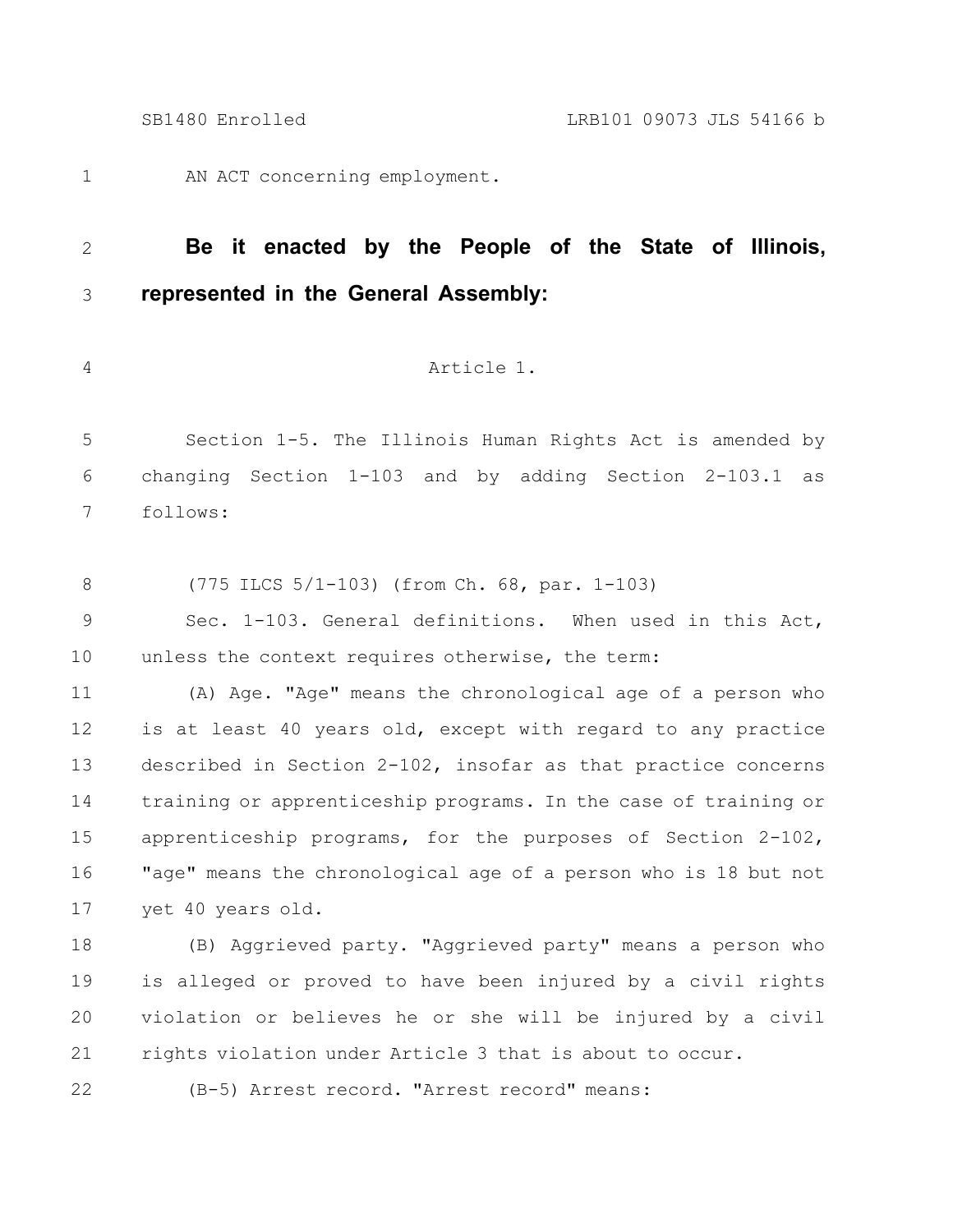1

(1) an arrest not leading to a conviction;

2

(2) a juvenile record; or

(3) criminal history record information ordered expunged, sealed, or impounded under Section 5.2 of the Criminal Identification Act. 3 4 5

(C) Charge. "Charge" means an allegation filed with the Department by an aggrieved party or initiated by the Department under its authority. 6 7 8

(D) Civil rights violation. "Civil rights violation" includes and shall be limited to only those specific acts set forth in Sections 2-102, 2-103, 2-105, 3-102, 3-102.1, 3-103, 3-104, 3-104.1, 3-105, 3-105.1, 4-102, 4-103, 5-102, 5A-102, 6-101, and 6-102 of this Act. 9 10 11 12 13

(E) Commission. "Commission" means the Human Rights Commission created by this Act. 14 15

(F) Complaint. "Complaint" means the formal pleading filed by the Department with the Commission following an investigation and finding of substantial evidence of a civil rights violation. 16 17 18 19

(G) Complainant. "Complainant" means a person including the Department who files a charge of civil rights violation with the Department or the Commission. 20 21 22

(G-5) Conviction record. "Conviction record" means information indicating that a person has been convicted of a felony, misdemeanor or other criminal offense, placed on probation, fined, imprisoned, or paroled pursuant to any law 23 24 25 26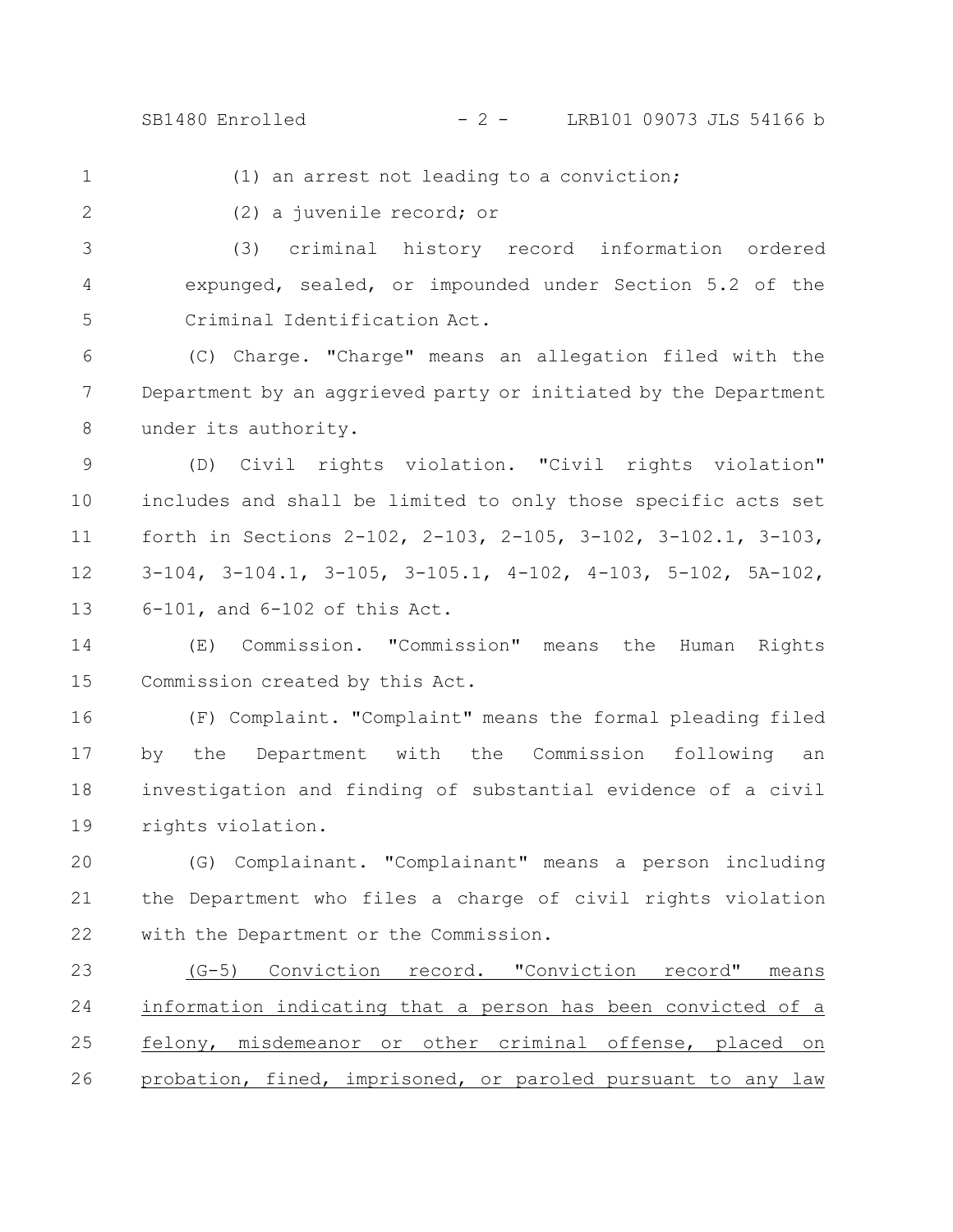SB1480 Enrolled - 3 - LRB101 09073 JLS 54166 b

1

## enforcement or military authority.

(H) Department. "Department" means the Department of Human Rights created by this Act. 2 3

(I) Disability. "Disability" means a determinable physical or mental characteristic of a person, including, but not limited to, a determinable physical characteristic which necessitates the person's use of a guide, hearing or support dog, the history of such characteristic, or the perception of such characteristic by the person complained against, which may result from disease, injury, congenital condition of birth or functional disorder and which characteristic: 4 5 6 7 8 9 10 11

(1) For purposes of Article 2, is unrelated to the person's ability to perform the duties of a particular job or position and, pursuant to Section 2-104 of this Act, a person's illegal use of drugs or alcohol is not a disability; 12 13 14 15 16

(2) For purposes of Article 3, is unrelated to the person's ability to acquire, rent, or maintain a housing accommodation; 17 18 19

(3) For purposes of Article 4, is unrelated to a person's ability to repay; 20 21

(4) For purposes of Article 5, is unrelated to a person's ability to utilize and benefit from a place of public accommodation; 22 23 24

(5) For purposes of Article 5, also includes any mental, psychological, or developmental disability, 25 26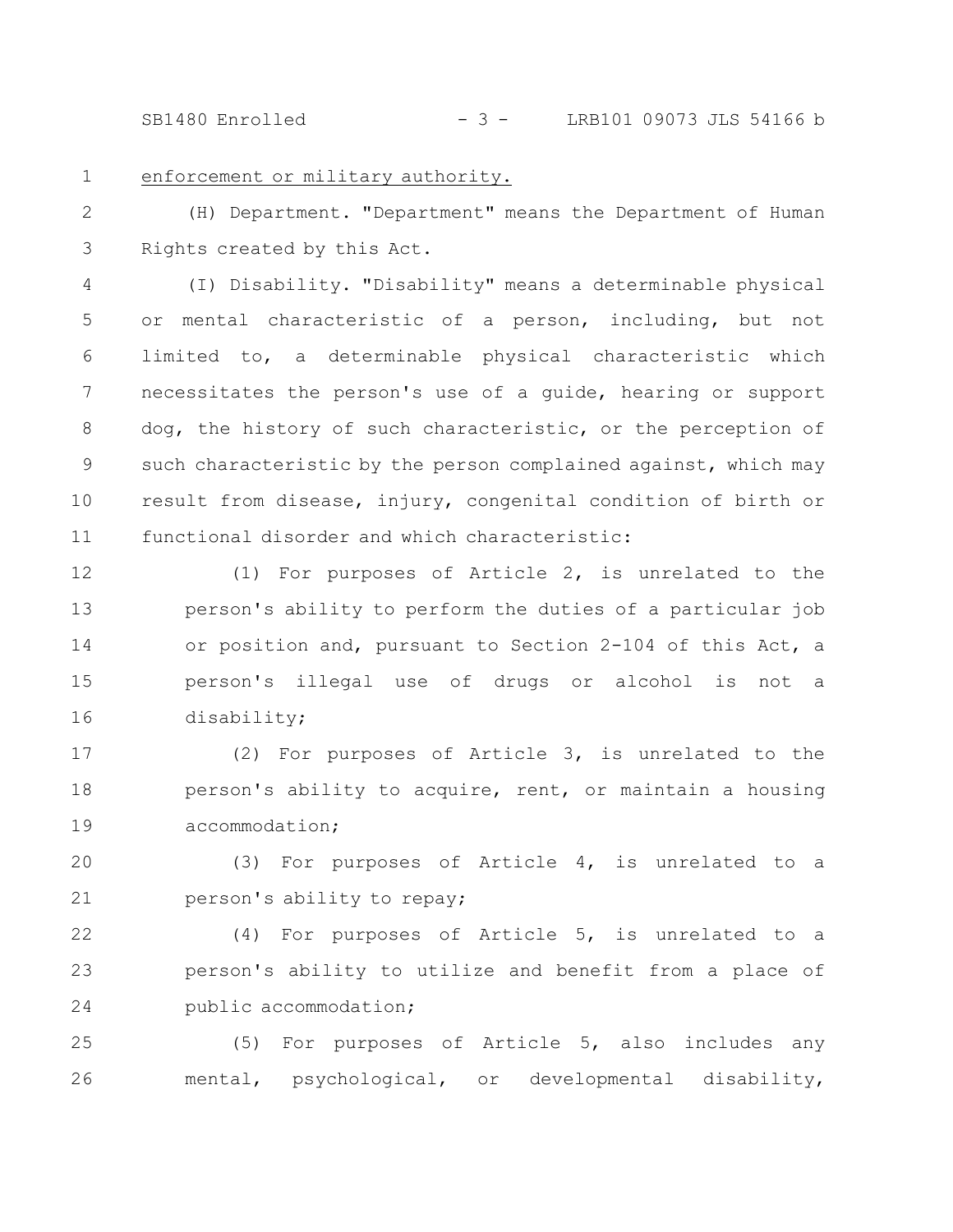SB1480 Enrolled - 4 - LRB101 09073 JLS 54166 b

1

including autism spectrum disorders.

(J) Marital status. "Marital status" means the legal status of being married, single, separated, divorced, or widowed. 2 3

(J-1) Military status. "Military status" means a person's status on active duty in or status as a veteran of the armed forces of the United States, status as a current member or veteran of any reserve component of the armed forces of the United States, including the United States Army Reserve, United States Marine Corps Reserve, United States Navy Reserve, United States Air Force Reserve, and United States Coast Guard Reserve, or status as a current member or veteran of the Illinois Army National Guard or Illinois Air National Guard. 4 5 6 7 8 9 10 11 12

(K) National origin. "National origin" means the place in which a person or one of his or her ancestors was born. 13 14

(K-5) "Order of protection status" means a person's status as being a person protected under an order of protection issued pursuant to the Illinois Domestic Violence Act of 1986, Article 112A of the Code of Criminal Procedure of 1963, the Stalking No Contact Order Act, or the Civil No Contact Order Act, or an order of protection issued by a court of another state. 15 16 17 18 19 20

(L) Person. "Person" includes one or more individuals, partnerships, associations or organizations, labor organizations, labor unions, joint apprenticeship committees, or union labor associations, corporations, the State of Illinois and its instrumentalities, political subdivisions, units of local government, legal representatives, trustees in 21 22 23 24 25 26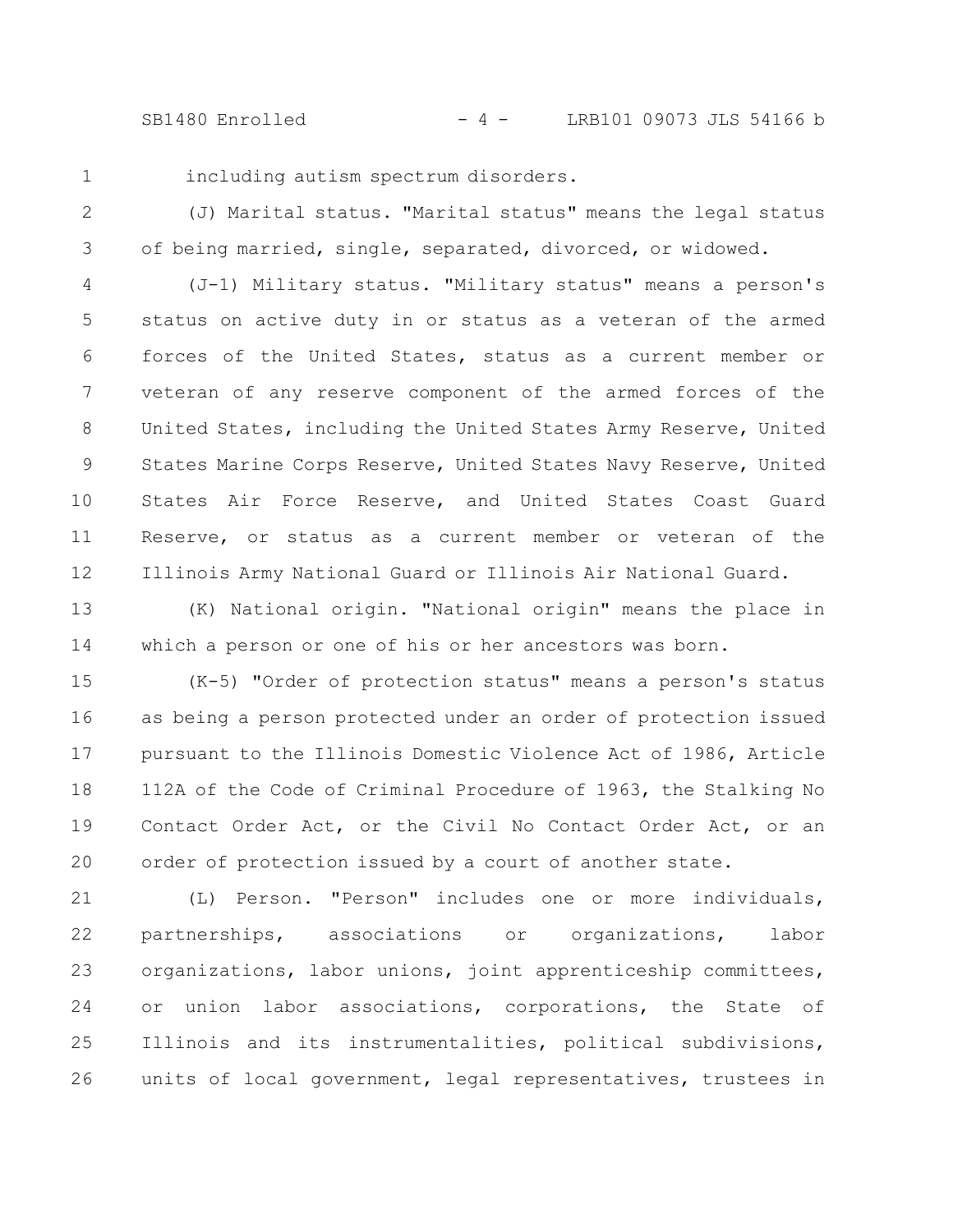SB1480 Enrolled - 5 - LRB101 09073 JLS 54166 b

bankruptcy or receivers. 1

(L-5) Pregnancy. "Pregnancy" means pregnancy, childbirth, or medical or common conditions related to pregnancy or childbirth. 2 3 4

(M) Public contract. "Public contract" includes every contract to which the State, any of its political subdivisions, or any municipal corporation is a party. 5 6 7

(N) Religion. "Religion" includes all aspects of religious observance and practice, as well as belief, except that with respect to employers, for the purposes of Article 2, "religion" has the meaning ascribed to it in paragraph (F) of Section  $2 - 101$ . 8 9 10 11 12

(O) Sex. "Sex" means the status of being male or female. 13

(O-1) Sexual orientation. "Sexual orientation" means actual or perceived heterosexuality, homosexuality, bisexuality, or gender-related identity, whether or not traditionally associated with the person's designated sex at birth. "Sexual orientation" does not include a physical or sexual attraction to a minor by an adult. 14 15 16 17 18 19

(P) Unfavorable military discharge. "Unfavorable military discharge" includes discharges from the Armed Forces of the United States, their Reserve components, or any National Guard or Naval Militia which are classified as RE-3 or the equivalent thereof, but does not include those characterized as RE-4 or "Dishonorable". 20 21 22 23 24 25

(Q) Unlawful discrimination. "Unlawful discrimination" 26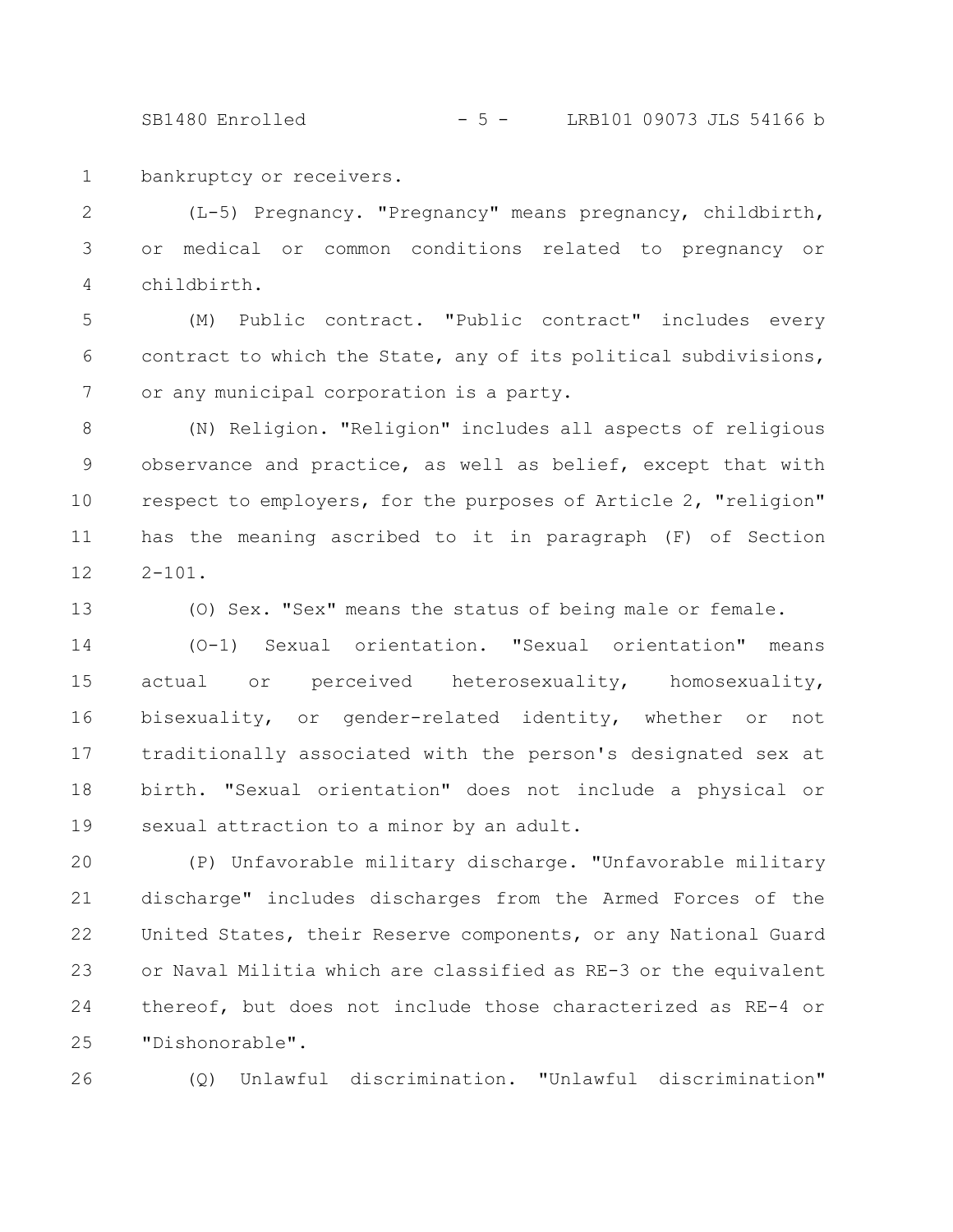SB1480 Enrolled - 6 - LRB101 09073 JLS 54166 b

means discrimination against a person because of his or her actual or perceived: race, color, religion, national origin, ancestry, age, sex, marital status, order of protection status, disability, military status, sexual orientation, pregnancy, or unfavorable discharge from military service as those terms are defined in this Section. 1 2 3 4 5 6

(Source: P.A. 100-714, eff. 1-1-19; 101-81, eff. 7-12-19; 101-221, eff. 1-1-20; 101-565, eff. 1-1-20; revised 9-18-19.) 7 8

9

(775 ILCS 5/2-103.1 new)

10

## Sec. 2-103.1. Conviction record.

(A) Unless otherwise authorized by law, it is a civil rights violation for any employer, employment agency or labor organization to use a conviction record, as defined under subsection (G-5) of Section 1-103, as a basis to refuse to hire, to segregate, or to act with respect to recruitment, hiring, promotion, renewal of employment, selection for training or apprenticeship, discharge, discipline, tenure or terms, privileges or conditions of employment (whether "disqualification" or "adverse action"), unless: 11 12 13 14 15 16 17 18 19

### (1) there is a substantial relationship between one or more of the previous criminal offenses and the employment sought or held; or 20 21 22

### (2) the granting or continuation of the employment would involve an unreasonable risk to property or to the safety or welfare of specific individuals or the general 23 24 25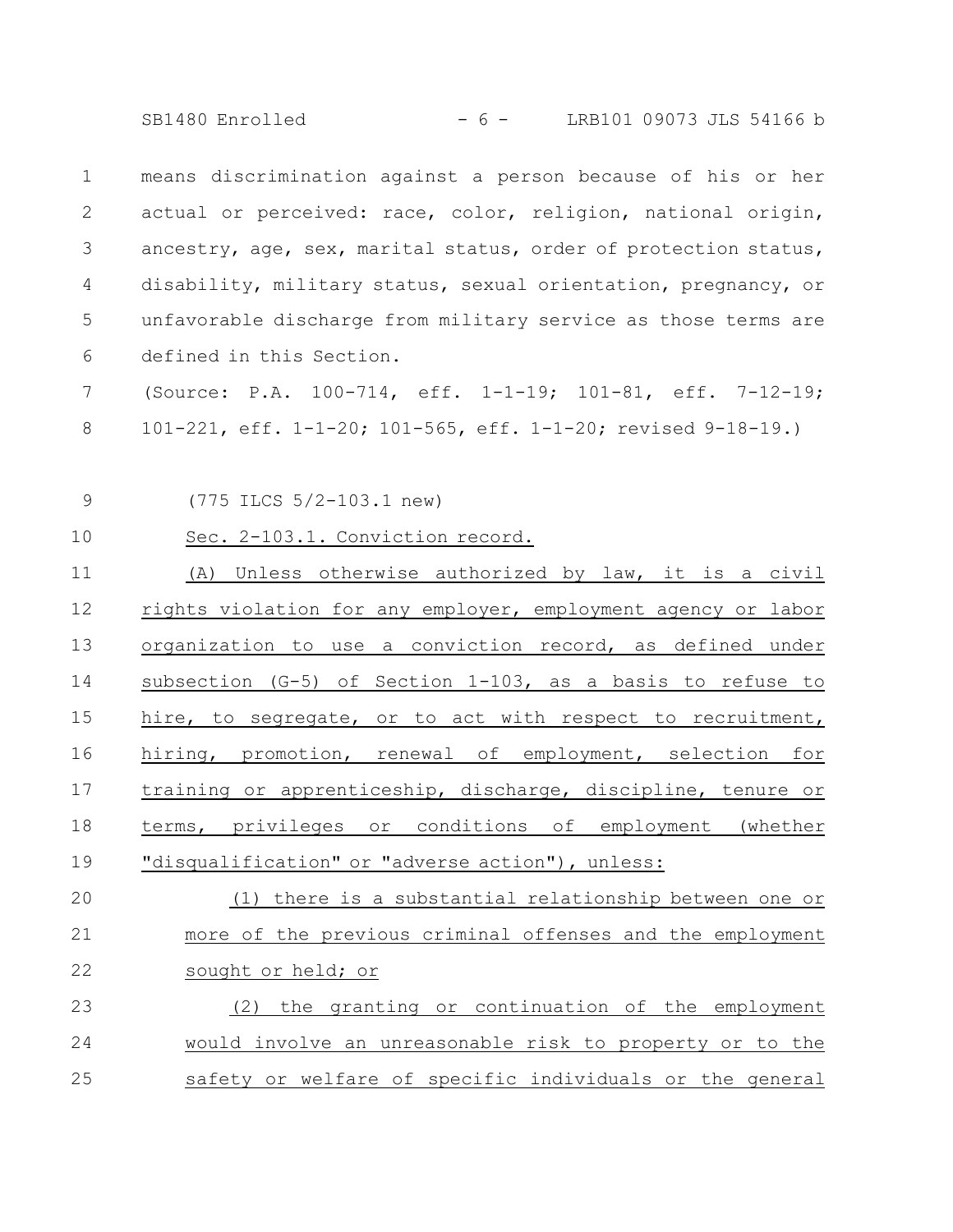SB1480 Enrolled - 7 - LRB101 09073 JLS 54166 b

1 public.

| $\mathbf{2}$ | purposes of this subsection (A), "substantial<br>the<br>For          |
|--------------|----------------------------------------------------------------------|
| 3            | relationship" means a consideration of whether the employment        |
| 4            | position offers the opportunity for the same or a similar            |
| 5            | offense to occur and whether the circumstances leading to the        |
| 6            | conduct for which the person was convicted will recur in the         |
| 7            | employment position.                                                 |
| $\,8\,$      | (B) Factors considered. In making a determination pursuant           |
| $\mathsf 9$  | to subsection (A), the employer shall consider the following         |
| 10           | factors:                                                             |
| 11           | (1) the length of time since the conviction;                         |
| 12           | the number of convictions that appear on<br>(2)<br>the               |
| 13           | conviction record;                                                   |
| 14           | (3) the nature and severity of the conviction and its                |
| 15           | relationship to the safety and security of others;                   |
| 16           | (4)<br>the<br>facts<br>or circumstances surrounding<br>the           |
| 17           | conviction;                                                          |
| 18           | the employee at the time<br>оf<br>(5)<br>the age of<br>the           |
| 19           | conviction; and                                                      |
| 20           | (6) evidence of rehabilitation efforts.                              |
| 21           | for<br>disqualifying<br>(C)<br>required<br>Interactive<br>assessment |
| 22           | conviction. If, after considering the mitigating factors in          |
| 23           | subsection (B), the employer makes a preliminary decision that       |
| 24           | the employee's conviction record disqualifies the employee,          |
| 25           | the employer shall notify the employee of this preliminary           |
| 26           | <u>decision in writing.</u>                                          |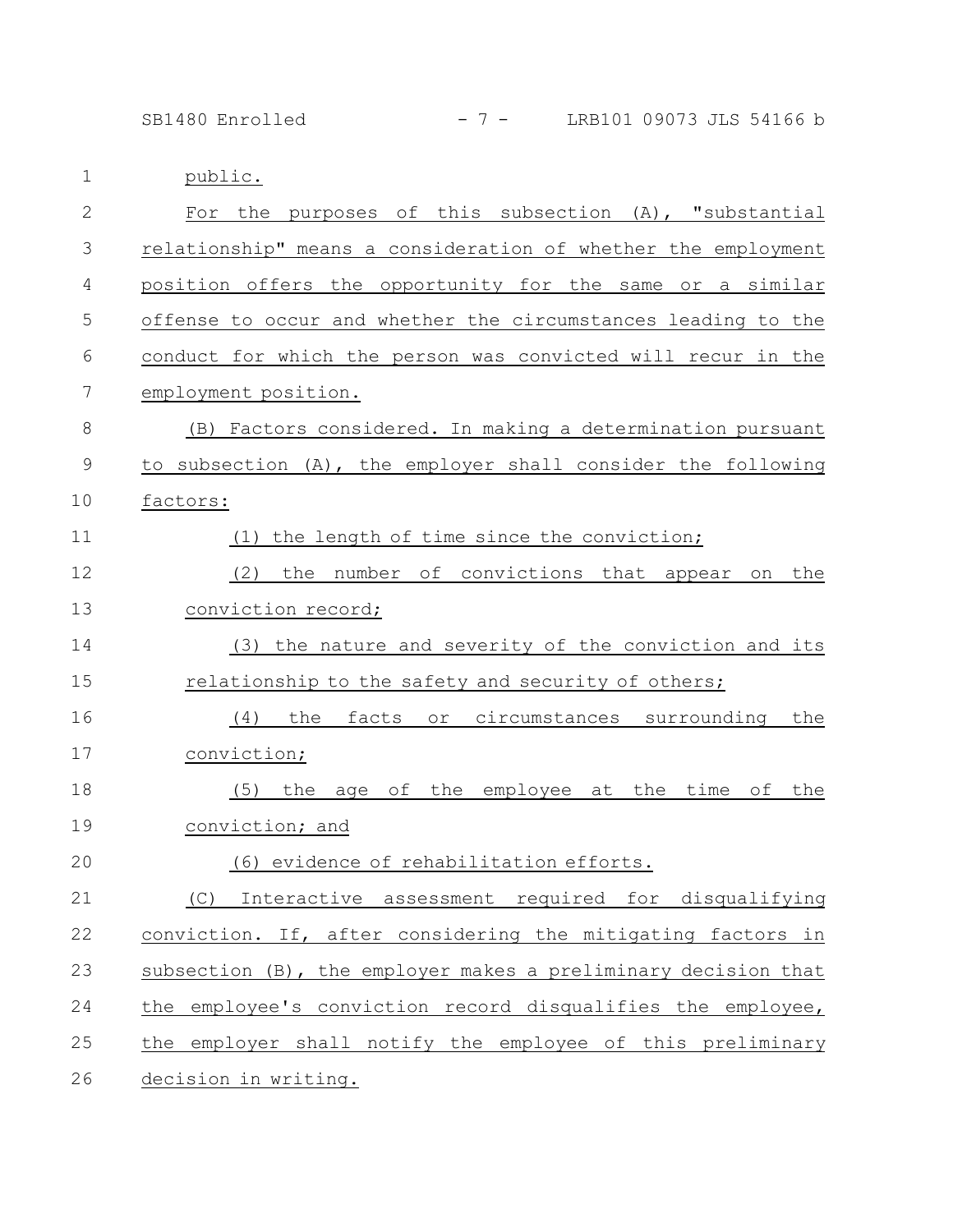SB1480 Enrolled - 8 - LRB101 09073 JLS 54166 b

| $\mathbf 1$    | (1) Notification. The notification shall contain all        |
|----------------|-------------------------------------------------------------|
| $\mathbf{2}$   | of the following:                                           |
| 3              | (a) notice of the disqualifying conviction or               |
| $\overline{4}$ | convictions that are the basis for the preliminary          |
| 5              | decision and the employer's reasoning for<br>the            |
| 6              | disqualification;                                           |
| 7              | (b) a copy of the conviction history report, if             |
| $8\,$          | any; and                                                    |
| $\mathcal{G}$  | an explanation of the employee's right to<br>(C)            |
| 10             | respond to the notice of the employer's preliminary         |
| 11             | decision before that decision becomes final.<br>The         |
| 12             | explanation shall inform the employee that<br>the           |
| 13             | response may include, but is not limited to, submission     |
| 14             | of evidence challenging the accuracy of the conviction      |
| 15             | record that is the basis for the disqualification, or       |
| 16             | evidence in mitigation, such as rehabilitation.             |
| 17             | (2) Employee response. The employee shall have at least     |
| 18             | 5 business days to respond to the notification provided to  |
| 19             | the employee before the employer may make a final decision. |
| 20             | (3) Final decision. The employer shall consider             |
| 21             | information submitted by the employee before making a final |
| 22             | decision. If an employer makes a final decision to          |
| 23             | disqualify or take an adverse action solely or in part      |
| 24             | because of the employee's conviction record, the employer   |
| 25             | shall notify the employee in writing of the following:      |
| 26             | notice of the disqualifying conviction or<br>(a)            |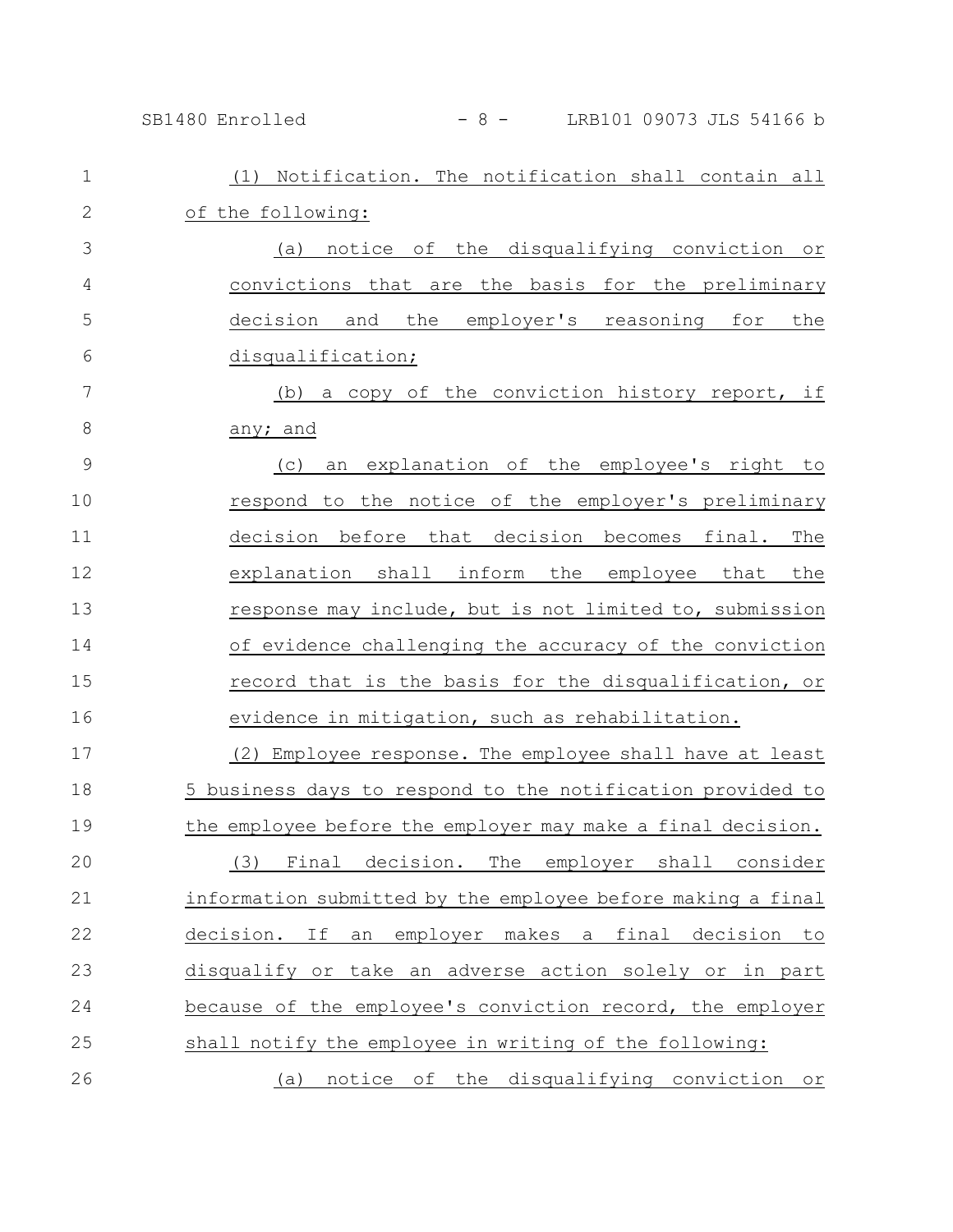SB1480 Enrolled - 9 - LRB101 09073 JLS 54166 b

convictions that are the basis for the final decision and the employer's reasoning for the disqualification; (b) any existing procedure the employer has for the employee to challenge the decision or request reconsideration; and (c) the right to file a charge with the Department. 1 2 3 4 5 6

7

Article 5.

Section 5-5. The Business Corporation Act of 1983 is amended by changing Section 14.05 as follows: 8 9

(805 ILCS 5/14.05) (from Ch. 32, par. 14.05) 10

Sec. 14.05. Annual report of domestic or foreign corporation. Each domestic corporation organized under any general law or special act of this State authorizing the corporation to issue shares, other than homestead associations, building and loan associations, banks and insurance companies (which includes a syndicate or limited syndicate regulated under Article V 1/2 of the Illinois Insurance Code or member of a group of underwriters regulated under Article V of that Code), and each foreign corporation (except members of a group of underwriters regulated under Article V of the Illinois Insurance Code) authorized to transact business in this State, shall file, within the time prescribed by this Act, an annual report setting forth: 11 12 13 14 15 16 17 18 19 20 21 22 23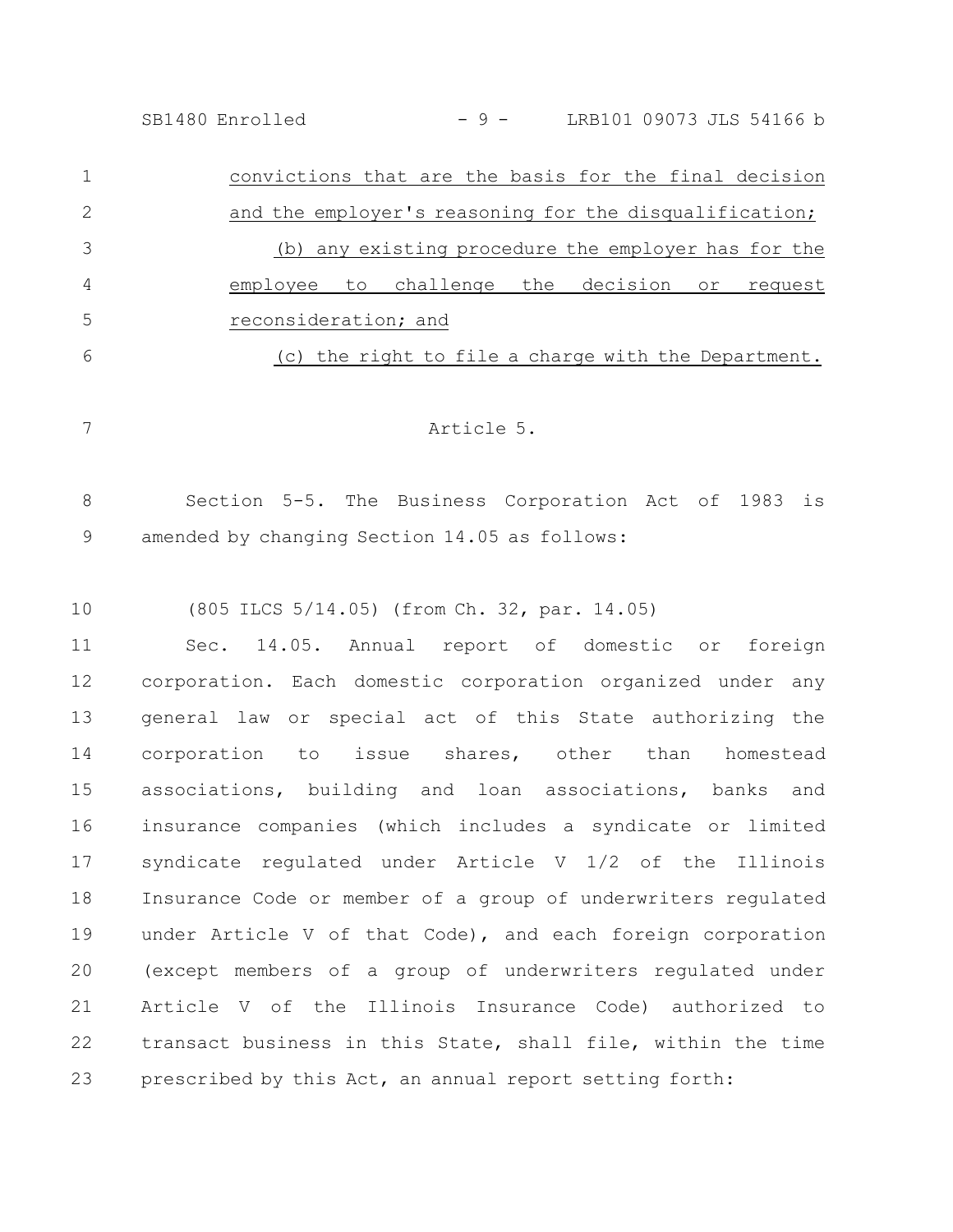SB1480 Enrolled - 10 - LRB101 09073 JLS 54166 b

(a) The name of the corporation. (b) The address, including street and number, or rural route number, of its registered office in this State, and the name of its registered agent at that address. (c) The address, including street and number, or rural route number, of its principal office. (d) The names and respective addresses, including street and number, or rural route number, of its directors and officers. (e) A statement of the aggregate number of shares which the corporation has authority to issue, itemized by classes and series, if any, within a class. (f) A statement of the aggregate number of issued shares, itemized by classes, and series, if any, within a class. (g) A statement, expressed in dollars, of the amount of paid-in capital of the corporation as defined in this Act. (h) Either a statement that (1) all the property of the corporation is located in this State and all of its business is transacted at or from places of business in this State, or the corporation elects to pay the annual franchise tax on the basis of its entire paid-in capital, or (2) a statement, expressed in dollars, of the value of all the property owned by the corporation, wherever located, and the value of the property located within this 1 2 3 4 5 6 7 8 9 10 11 12 13 14 15 16 17 18 19 20 21 22 23 24 25

State, and a statement, expressed in dollars, of the gross

26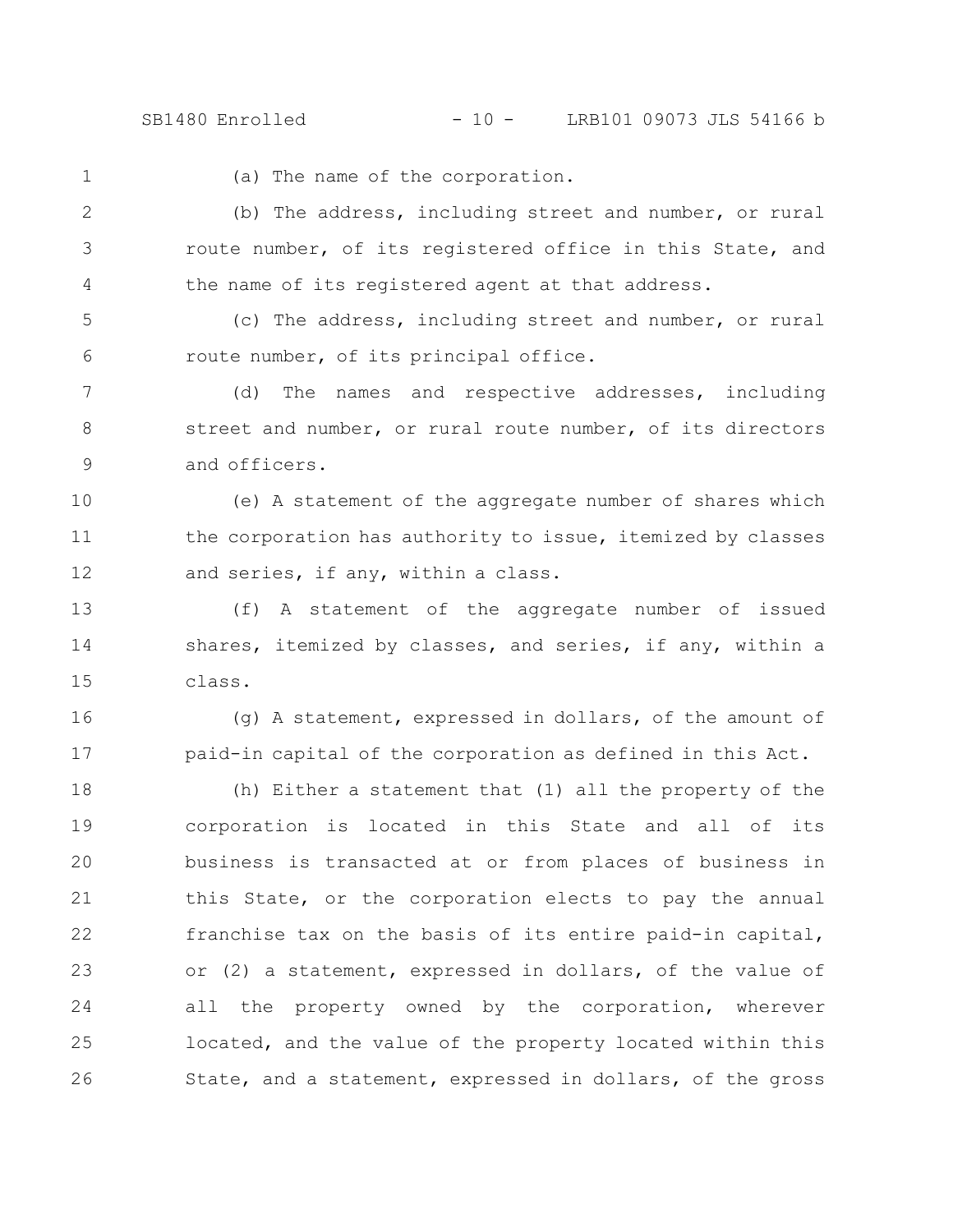amount of business transacted by the corporation and the gross amount thereof transacted by the corporation at or from places of business in this State as of the close of its fiscal year on or immediately preceding the last day of the third month prior to the anniversary month or in the case of a corporation which has established an extended filing month, as of the close of its fiscal year on or immediately preceding the last day of the third month prior to the extended filing month; however, in the case of a domestic corporation that has not completed its first fiscal year, the statement with respect to property owned shall be as of the last day of the third month preceding the anniversary month and the statement with respect to business transacted shall be furnished for the period between the date of incorporation and the last day of the third month preceding the anniversary month. In the case of a foreign corporation that has not been authorized to transact business in this State for a period of 12 months and has not commenced transacting business prior to obtaining authority, the statement with respect to property owned shall be as of the last day of the third month preceding the anniversary month and the statement with respect to business transacted shall be furnished for the period between the date of its authorization to transact business in this State and the last day of the third month preceding the anniversary month. If the data 1 2 3 4 5 6 7 8 9 10 11 12 13 14 15 16 17 18 19 20 21 22 23 24 25 26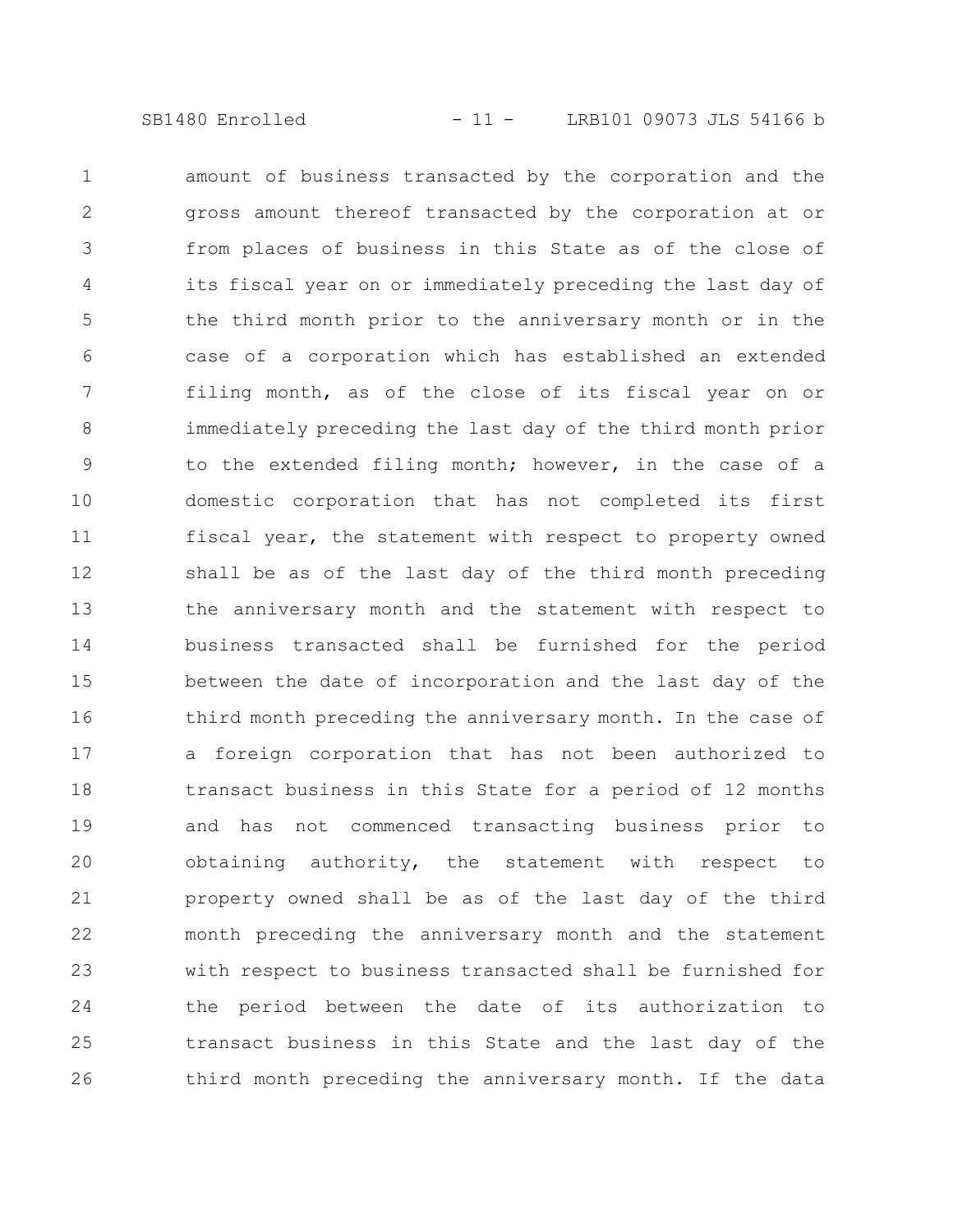SB1480 Enrolled - 12 - LRB101 09073 JLS 54166 b

referenced in item (2) of this subsection is not completed, the franchise tax provided for in this Act shall be computed on the basis of the entire paid-in capital. 1 2 3

(i) A statement, including the basis therefor, of status as a "minority-owned business" or as a "women-owned business" as those terms are defined in the Business Enterprise for Minorities, Women, and Persons with Disabilities Act. 4 5 6 7 8

(j) Additional information as may be necessary or appropriate in order to enable the Secretary of State to administer this Act and to verify the proper amount of fees and franchise taxes payable by the corporation. 9 10 11 12

(k) A statement of whether the corporation or foreign corporation has outstanding shares listed on a major United States stock exchange and is thereby subject to the reporting requirements of Section 8.12. 13 14 15 16

(l) For those corporations subject to Section 8.12, a statement providing the information required under Section 8.12. 17 18 19

(m) For those corporations required to file an Employer Information Report EEO-1 with the Equal Employment Opportunity Commission, information that is substantially similar to the employment data reported under Section D of the corporation's EEO-1 in a format approved by the Secretary of State. For each corporation that submits data under this paragraph, the Secretary of State shall publish 20 21 22 23 24 25 26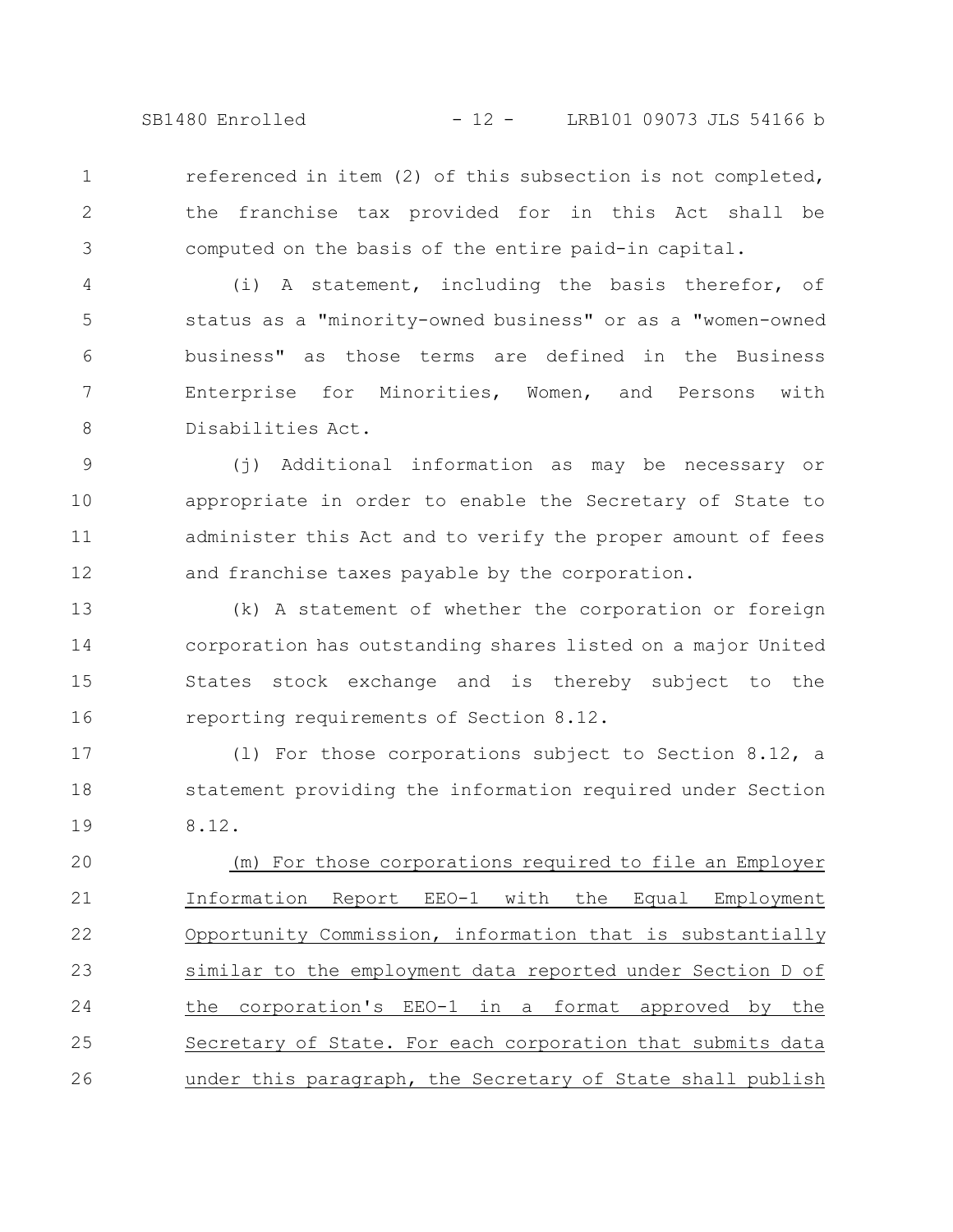SB1480 Enrolled - 13 - LRB101 09073 JLS 54166 b

the data on the gender, race, and ethnicity of each corporation's employees on the Secretary of State's official website. The Secretary of State shall publish such information within 90 days of receipt of a properly filed annual report or as soon thereafter as practicable. 1 2 3 4 5

The annual report shall be made on forms prescribed and furnished by the Secretary of State, and the information therein required by paragraphs (a) through (d), both inclusive, of this Section, shall be given as of the date of the execution of the annual report and the information therein required by paragraphs (e), (f), and (g) of this Section shall be given as of the last day of the third month preceding the anniversary month, except that the information required by paragraphs  $(e)$ , (f), and (g) shall, in the case of a corporation which has established an extended filing month, be given in its final transition annual report and each subsequent annual report as of the close of its fiscal year on or immediately preceding the last day of the third month prior to its extended filing month. The information required by paragraph (m) shall be included in the corporation's annual report filed on and after January 1, 2023. It shall be executed by the corporation by its president, a vice-president, secretary, assistant secretary, treasurer or other officer duly authorized by the board of directors of the corporation to execute those reports, and verified by him or her, or, if the corporation is in the hands of a receiver or trustee, it shall be executed on behalf of the corporation and 6 7 8 9 10 11 12 13 14 15 16 17 18 19 20 21 22 23 24 25 26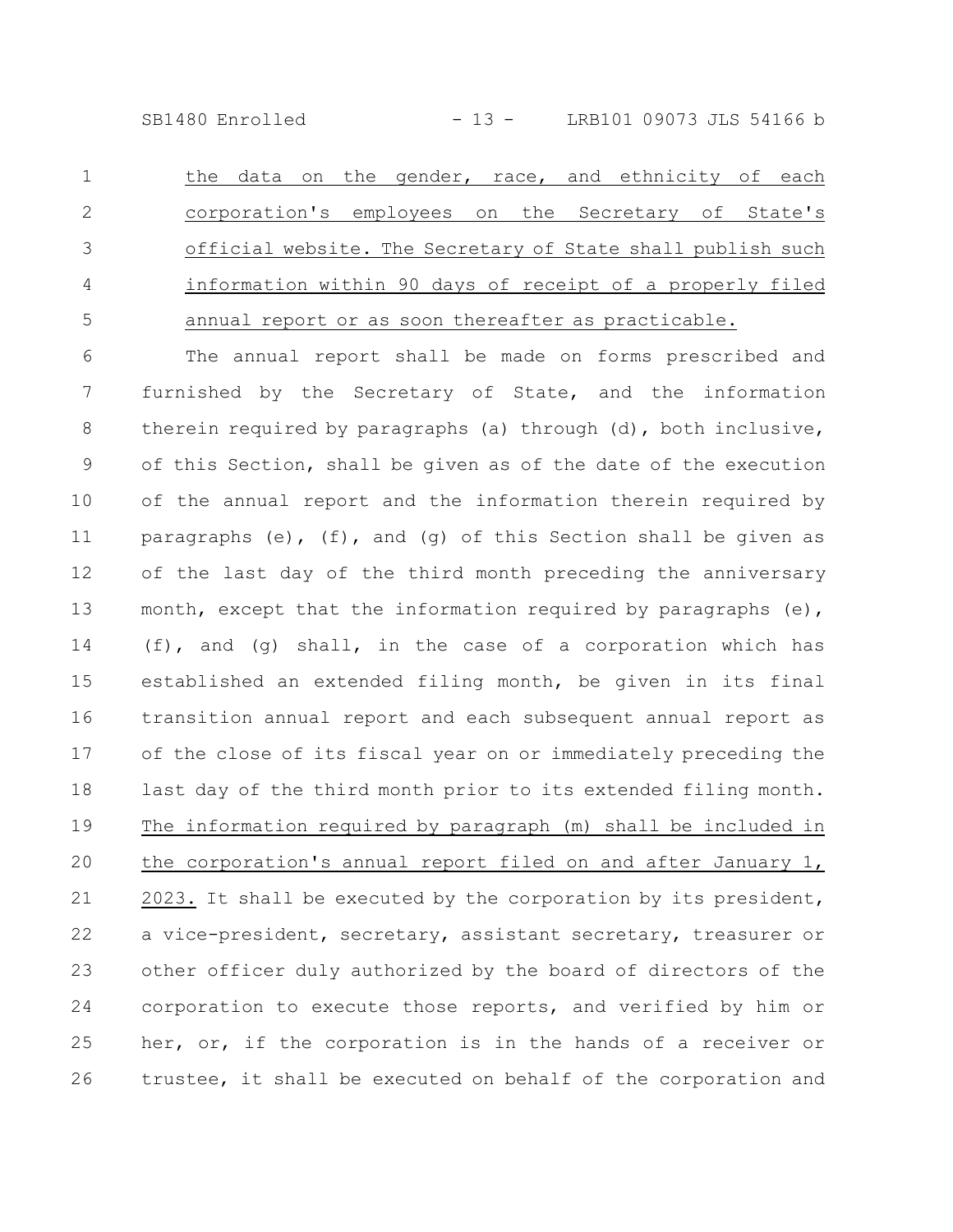|              | $-14$ - LRB101 09073 JLS 54166 b<br>SB1480 Enrolled             |
|--------------|-----------------------------------------------------------------|
| $\mathbf{1}$ | verified by the receiver or trustee.                            |
| 2            | (Source: P.A. 100-391, eff. 8-25-17; 100-486, eff. 1-1-18;      |
| 3            | 100-863, eff. 8-14-18; 101-589, eff. 8-27-19.)                  |
|              |                                                                 |
| 4            | Article 10.                                                     |
|              |                                                                 |
| 5            | Section 10-1. The Freedom of Information Act is amended by      |
| 6            | changing Section 7.5 as follows:                                |
|              |                                                                 |
| 7            | $(5$ ILCS $140/7.5)$                                            |
| 8            | Sec. 7.5. Statutory exemptions. To the extent provided for      |
| 9            | by the statutes referenced below, the following shall be exempt |
| 10           | from inspection and copying:                                    |
| 11           | All information determined to be confidential<br>(a)            |
| 12           | under Section 4002 of the Technology Advancement and            |
| 13           | Development Act.                                                |
| 14           | (b) Library circulation and order records identifying           |
| 15           | library users with specific materials under the Library         |
| 16           | Records Confidentiality Act.                                    |
| 17           | (c) Applications, related documents, and medical                |
| 18           | records received by the Experimental Organ Transplantation      |
| 19           | Procedures Board and any and all documents or other records     |
| 20           | prepared by the Experimental Organ Transplantation              |
| 21           | Procedures Board or its staff relating to applications it       |
| 22           | has received.                                                   |
| 23           | (d) Information and records held by the Department of           |
|              |                                                                 |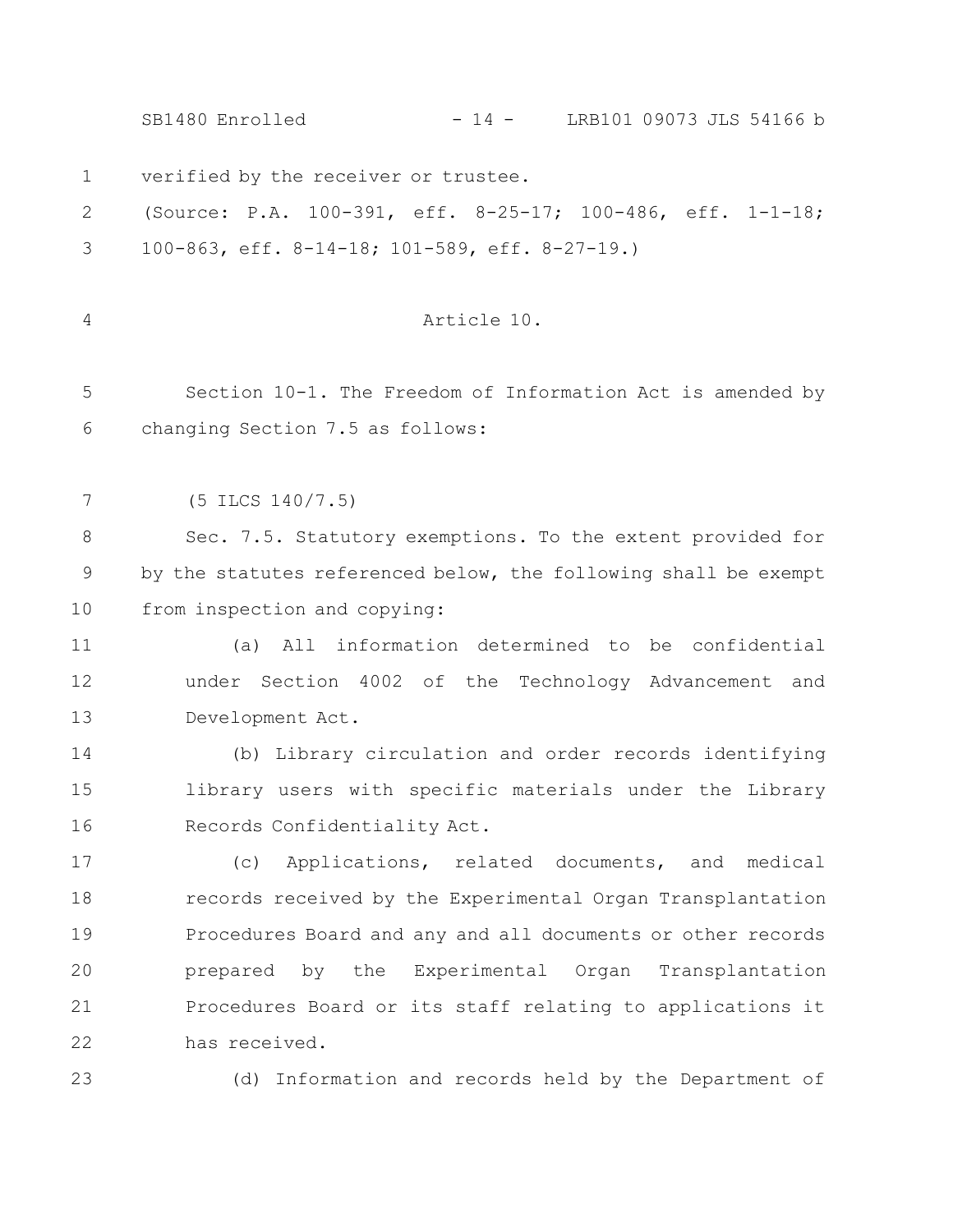SB1480 Enrolled - 15 - LRB101 09073 JLS 54166 b

Public Health and its authorized representatives relating to known or suspected cases of sexually transmissible disease or any information the disclosure of which is restricted under the Illinois Sexually Transmissible Disease Control Act. 1 2 3 4 5

(e) Information the disclosure of which is exempted under Section 30 of the Radon Industry Licensing Act. 6 7

(f) Firm performance evaluations under Section 55 of the Architectural, Engineering, and Land Surveying Qualifications Based Selection Act. 8 9 10

(g) Information the disclosure of which is restricted and exempted under Section 50 of the Illinois Prepaid Tuition Act. 11 12 13

(h) Information the disclosure of which is exempted under the State Officials and Employees Ethics Act, and records of any lawfully created State or local inspector general's office that would be exempt if created or obtained by an Executive Inspector General's office under that Act. 14 15 16 17 18 19

(i) Information contained in a local emergency energy plan submitted to a municipality in accordance with a local emergency energy plan ordinance that is adopted under Section 11-21.5-5 of the Illinois Municipal Code. 20 21 22 23

(j) Information and data concerning the distribution of surcharge moneys collected and remitted by carriers under the Emergency Telephone System Act. 24 25 26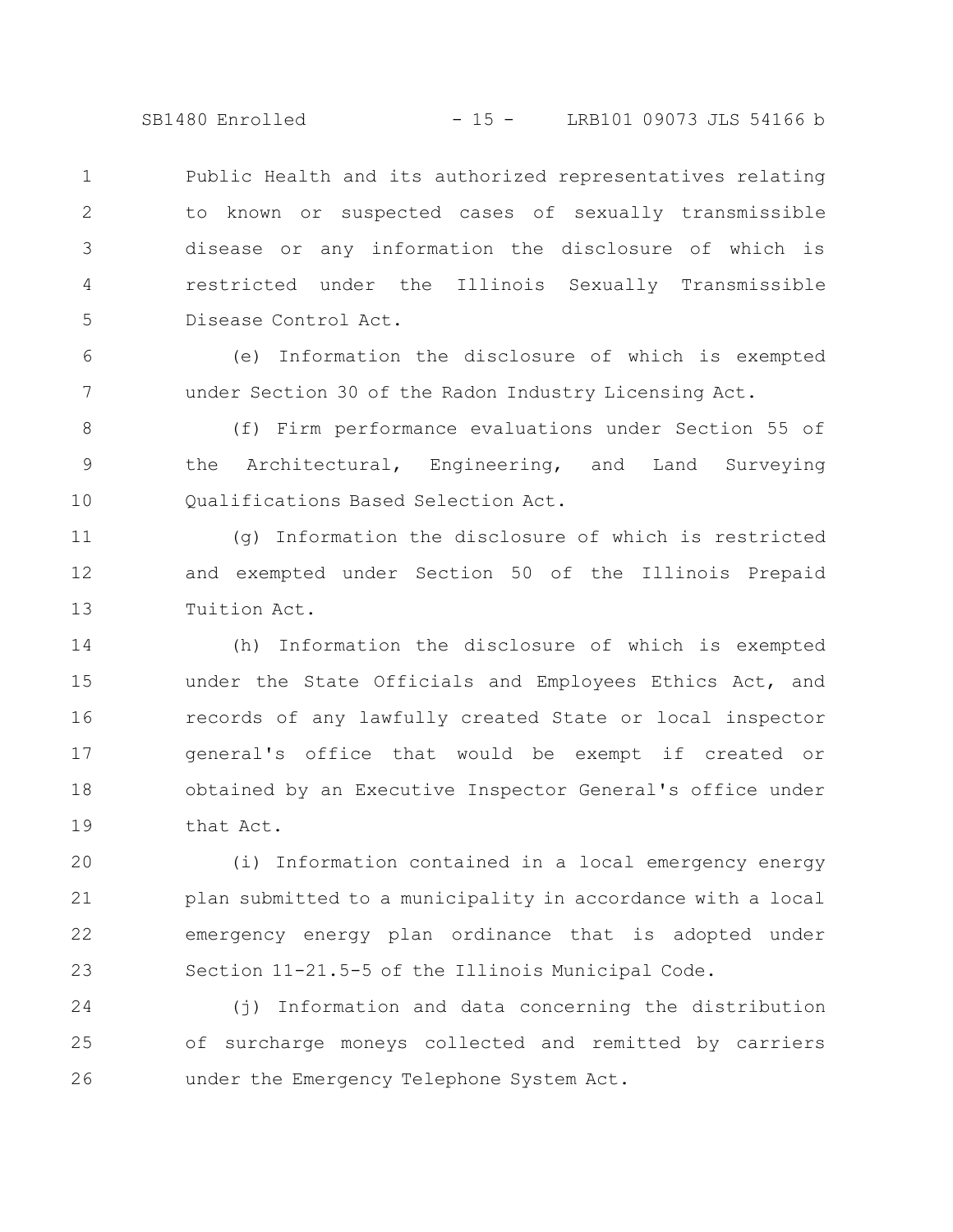(k) Law enforcement officer identification information or driver identification information compiled by a law enforcement agency or the Department of Transportation under Section 11-212 of the Illinois Vehicle Code. 1 2 3 4

(l) Records and information provided to a residential health care facility resident sexual assault and death review team or the Executive Council under the Abuse Prevention Review Team Act. 5 6 7 8

(m) Information provided to the predatory lending database created pursuant to Article 3 of the Residential Real Property Disclosure Act, except to the extent authorized under that Article. 9 10 11 12

(n) Defense budgets and petitions for certification of compensation and expenses for court appointed trial counsel as provided under Sections 10 and 15 of the Capital Crimes Litigation Act. This subsection (n) shall apply until the conclusion of the trial of the case, even if the prosecution chooses not to pursue the death penalty prior to trial or sentencing. 13 14 15 16 17 18 19

(o) Information that is prohibited from being disclosed under Section 4 of the Illinois Health and Hazardous Substances Registry Act. 20 21 22

(p) Security portions of system safety program plans, investigation reports, surveys, schedules, lists, data, or information compiled, collected, or prepared by or for the Regional Transportation Authority under Section 2.11 of 23 24 25 26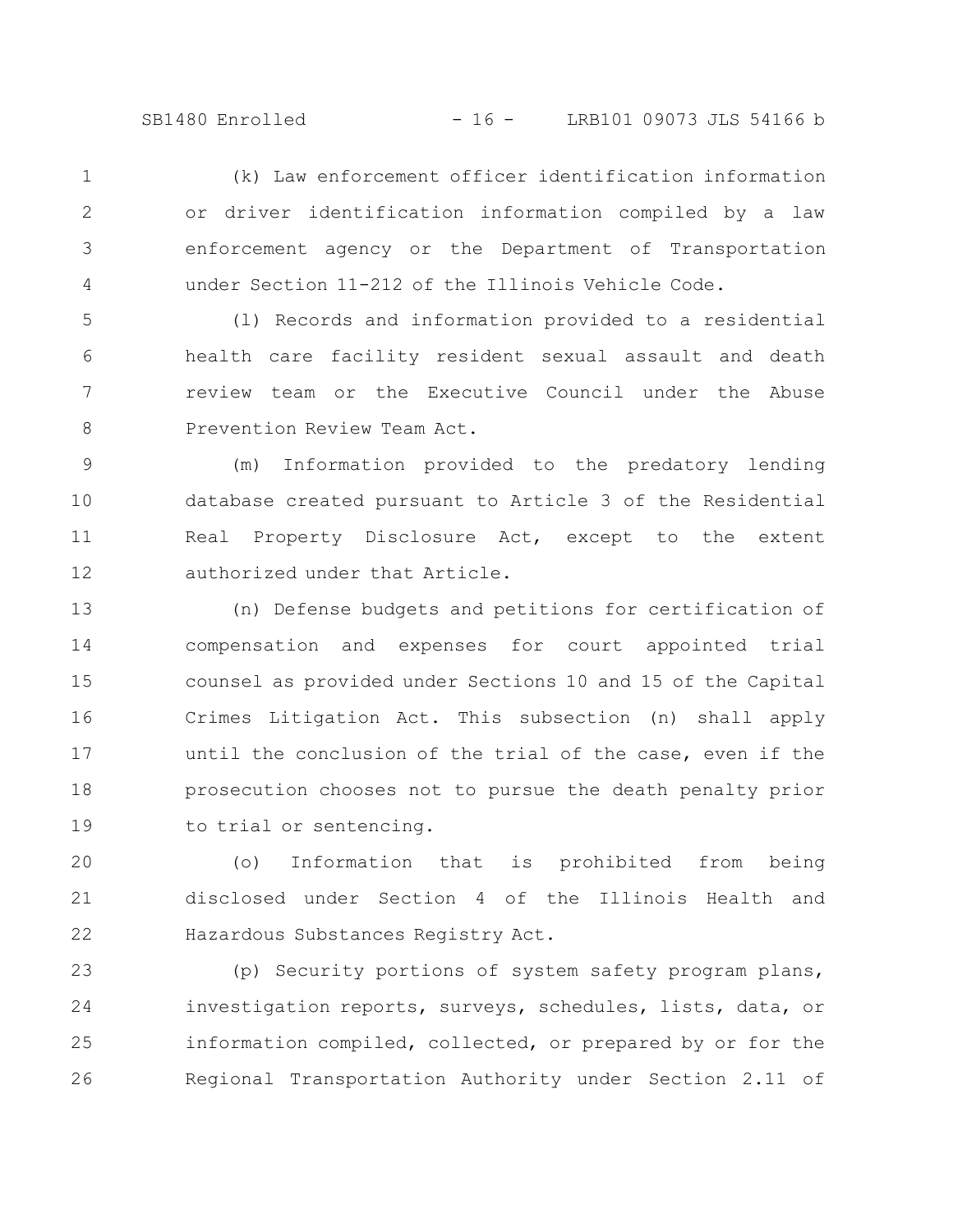## SB1480 Enrolled - 17 - LRB101 09073 JLS 54166 b

the Regional Transportation Authority Act or the St. Clair County Transit District under the Bi-State Transit Safety Act. 1 2 3

4 5

6

(q) Information prohibited from being disclosed by the Personnel Record Review Act.

(r) Information prohibited from being disclosed by the Illinois School Student Records Act. 7

8

(s) Information the disclosure of which is restricted under Section 5-108 of the Public Utilities Act. 9

(t) All identified or deidentified health information in the form of health data or medical records contained in, stored in, submitted to, transferred by, or released from the Illinois Health Information Exchange, and identified or deidentified health information in the form of health data and medical records of the Illinois Health Information Exchange in the possession of the Illinois Health Information Exchange Office due to its administration of the Illinois Health Information Exchange. The terms "identified" and "deidentified" shall be given the same meaning as in the Health Insurance Portability and Accountability Act of 1996, Public Law 104-191, or any subsequent amendments thereto, and any regulations promulgated thereunder. 10 11 12 13 14 15 16 17 18 19 20 21 22 23

(u) Records and information provided to an independent team of experts under the Developmental Disability and Mental Health Safety Act (also known as Brian's Law). 24 25 26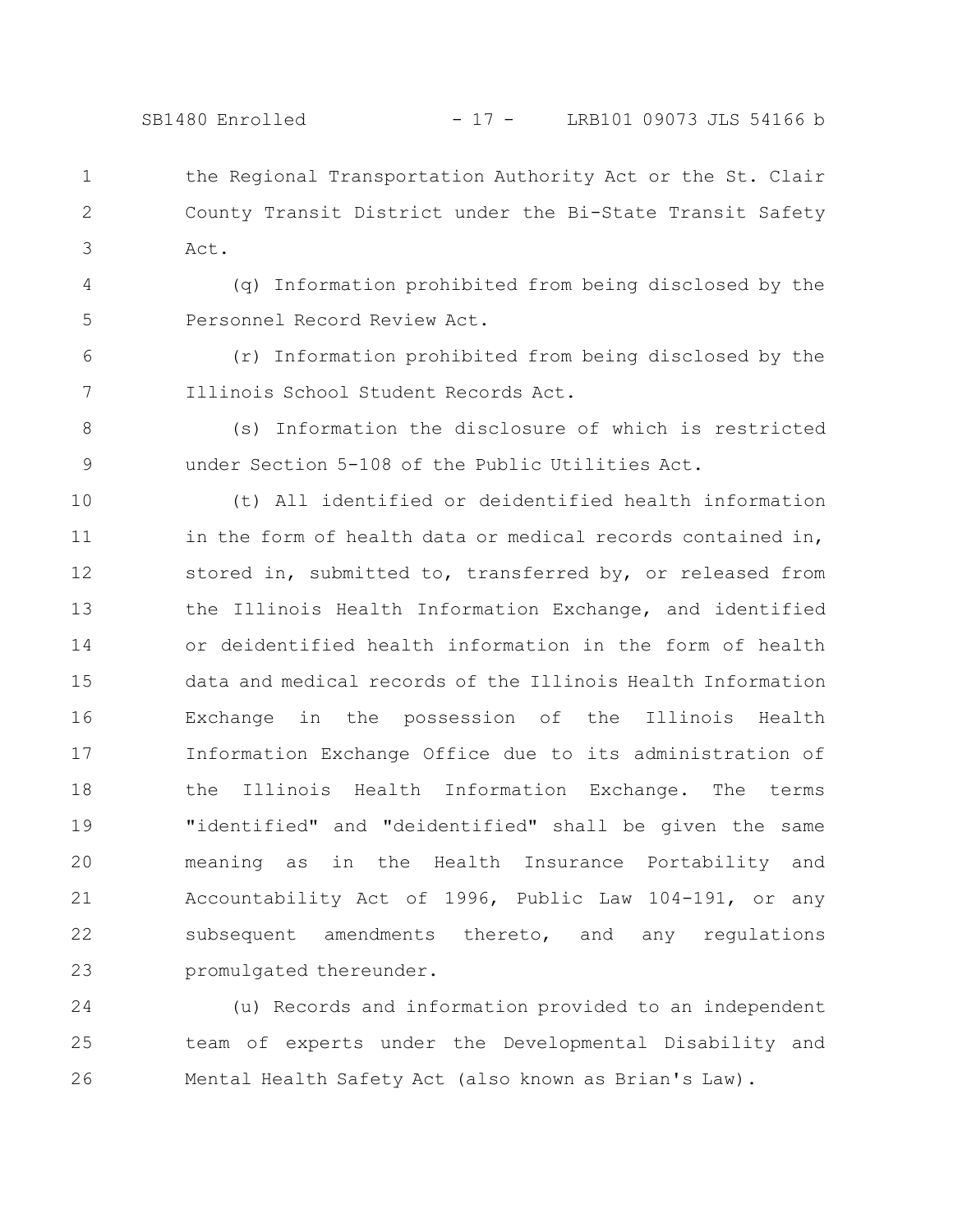SB1480 Enrolled - 18 - LRB101 09073 JLS 54166 b

(v) Names and information of people who have applied for or received Firearm Owner's Identification Cards under the Firearm Owners Identification Card Act or applied for or received a concealed carry license under the Firearm Concealed Carry Act, unless otherwise authorized by the Firearm Concealed Carry Act; and databases under the Firearm Concealed Carry Act, records of the Concealed Carry Licensing Review Board under the Firearm Concealed Carry Act, and law enforcement agency objections under the Firearm Concealed Carry Act. 1 2 3 4 5 6 7 8 9 10

(w) Personally identifiable information which is exempted from disclosure under subsection (g) of Section 19.1 of the Toll Highway Act. 11 12 13

(x) Information which is exempted from disclosure under Section 5-1014.3 of the Counties Code or Section 8-11-21 of the Illinois Municipal Code. 14 15 16

(y) Confidential information under the Adult Protective Services Act and its predecessor enabling statute, the Elder Abuse and Neglect Act, including information about the identity and administrative finding against any caregiver of a verified and substantiated decision of abuse, neglect, or financial exploitation of an eligible adult maintained in the Registry established under Section 7.5 of the Adult Protective Services Act. 17 18 19 20 21 22 23 24

(z) Records and information provided to a fatality review team or the Illinois Fatality Review Team Advisory 25 26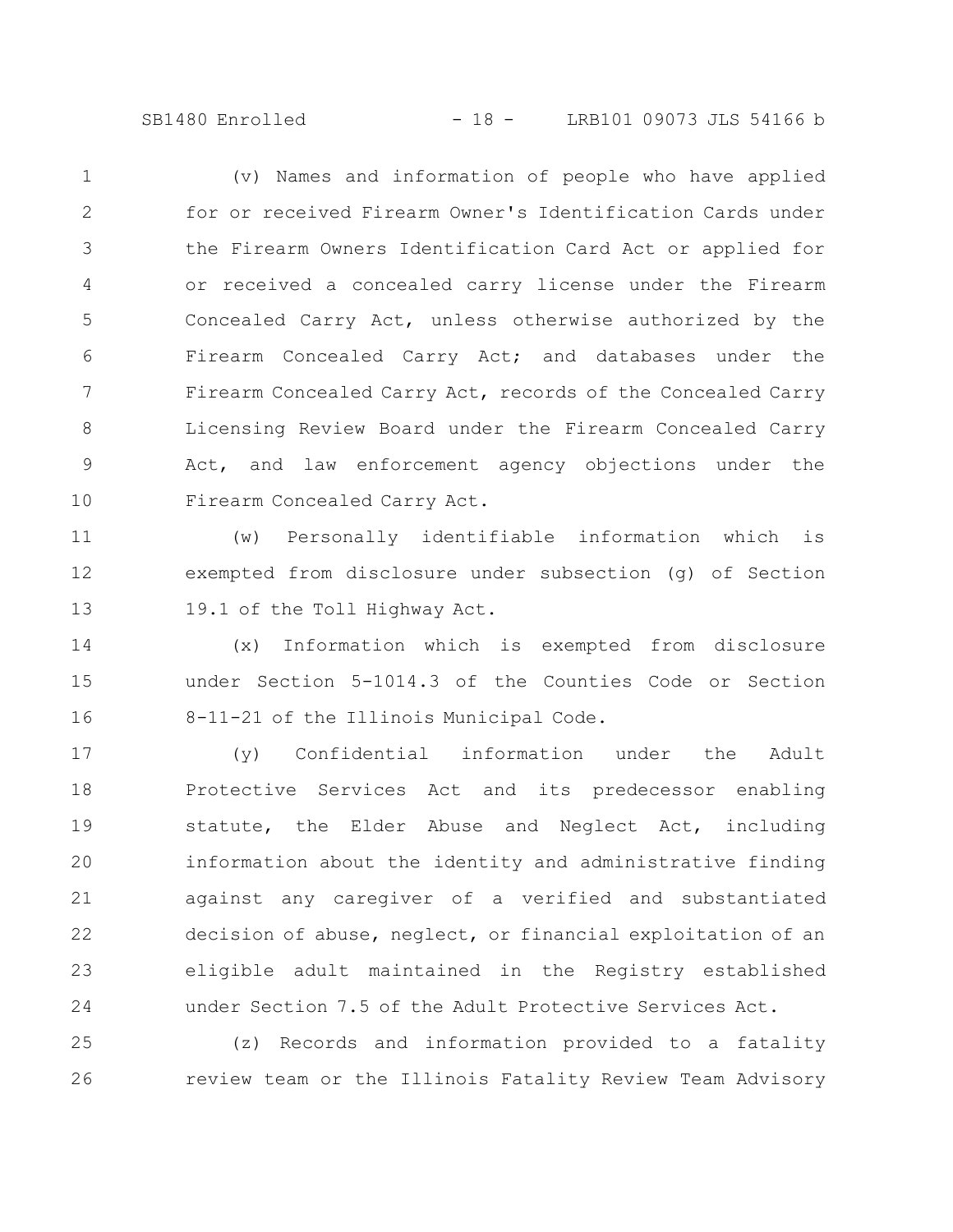SB1480 Enrolled - 19 - LRB101 09073 JLS 54166 b

Council under Section 15 of the Adult Protective Services Act. 1 2

(aa) Information which is exempted from disclosure under Section 2.37 of the Wildlife Code. 3 4

(bb) Information which is or was prohibited from disclosure by the Juvenile Court Act of 1987. 5 6

(cc) Recordings made under the Law Enforcement Officer-Worn Body Camera Act, except to the extent authorized under that Act. 7 8 9

(dd) Information that is prohibited from being disclosed under Section 45 of the Condominium and Common Interest Community Ombudsperson Act. 10 11 12

(ee) Information that is exempted from disclosure under Section 30.1 of the Pharmacy Practice Act. 13 14

(ff) Information that is exempted from disclosure under the Revised Uniform Unclaimed Property Act. 15 16

(gg) Information that is prohibited from being disclosed under Section 7-603.5 of the Illinois Vehicle Code. 17 18 19

(hh) Records that are exempt from disclosure under Section 1A-16.7 of the Election Code. 20 21

(ii) Information which is exempted from disclosure under Section 2505-800 of the Department of Revenue Law of the Civil Administrative Code of Illinois. 22 23 24

(jj) Information and reports that are required to be submitted to the Department of Labor by registering day and 25 26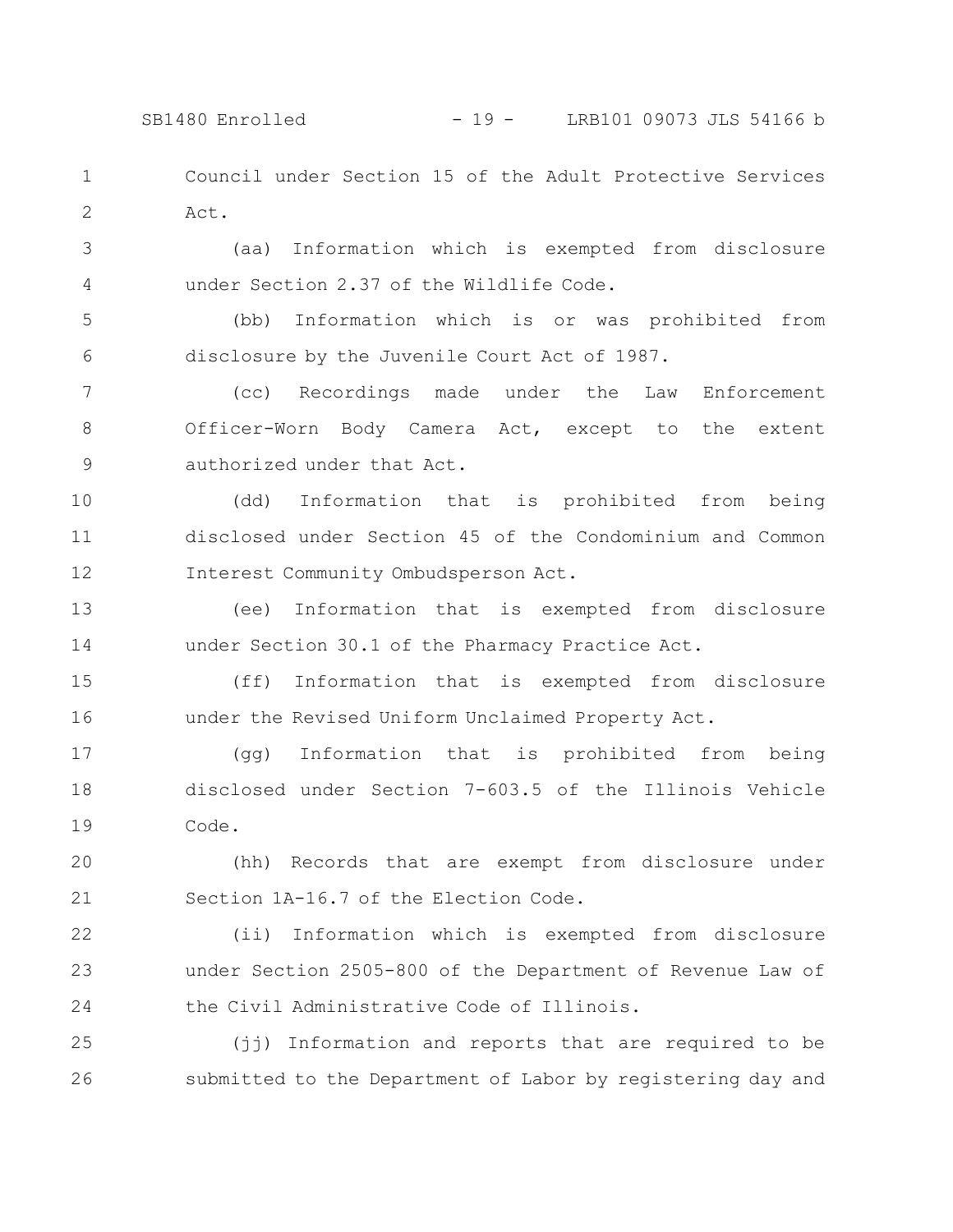SB1480 Enrolled - 20 - LRB101 09073 JLS 54166 b

temporary labor service agencies but are exempt from disclosure under subsection (a-1) of Section 45 of the Day and Temporary Labor Services Act. 1 2 3

(kk) Information prohibited from disclosure under the Seizure and Forfeiture Reporting Act.

4

5

26

(ll) Information the disclosure of which is restricted and exempted under Section 5-30.8 of the Illinois Public Aid Code. 6 7 8

(mm) Records that are exempt from disclosure under Section 4.2 of the Crime Victims Compensation Act. 9 10

(nn) Information that is exempt from disclosure under Section 70 of the Higher Education Student Assistance Act. 11 12

(oo) Communications, notes, records, and reports arising out of a peer support counseling session prohibited from disclosure under the First Responders Suicide Prevention Act. 13 14 15 16

(pp) Names and all identifying information relating to an employee of an emergency services provider or law enforcement agency under the First Responders Suicide Prevention Act. 17 18 19 20

(qq) Information and records held by the Department of Public Health and its authorized representatives collected under the Reproductive Health Act. 21 22 23

(rr) Information that is exempt from disclosure under the Cannabis Regulation and Tax Act. 24 25

(ss) Data reported by an employer to the Department of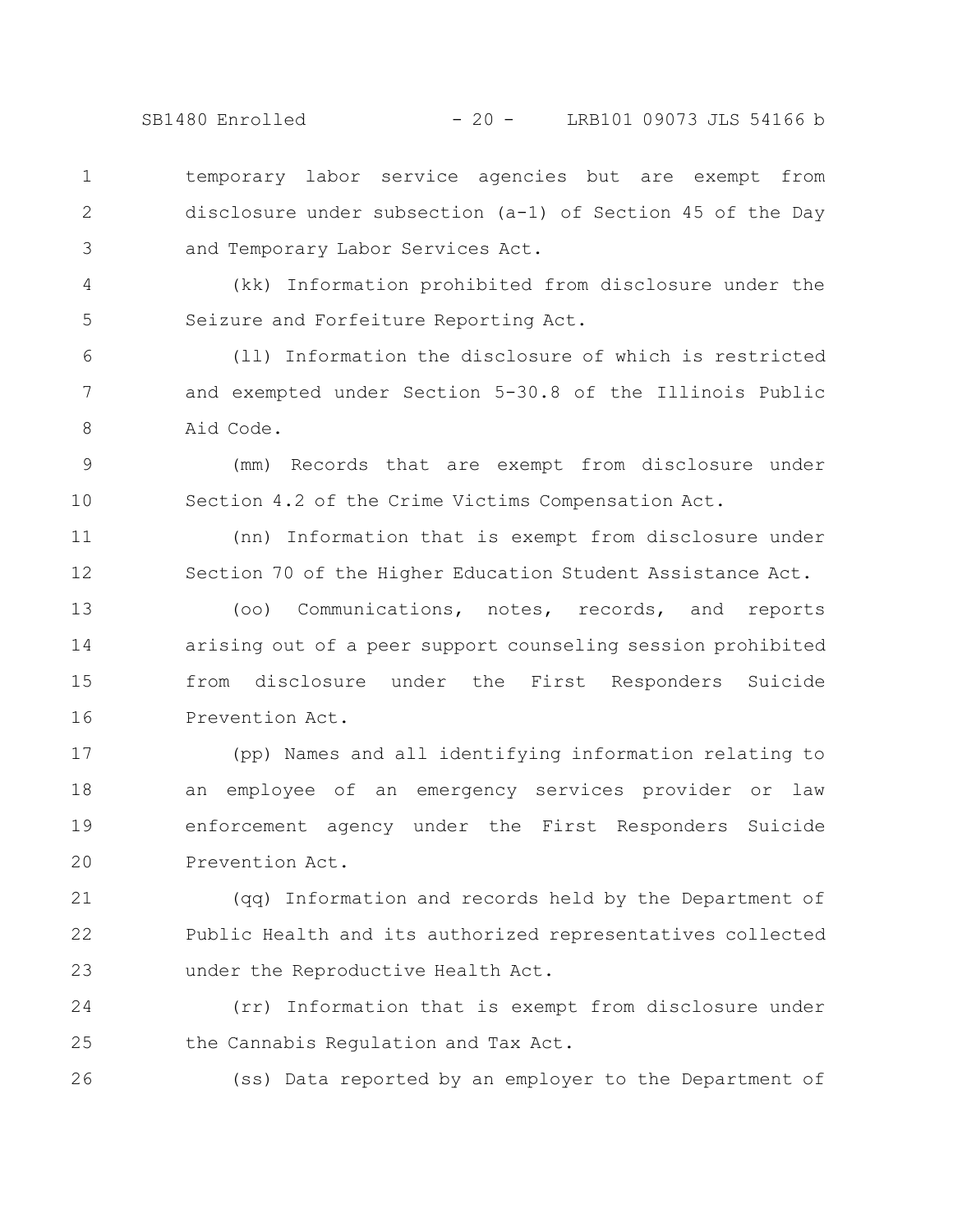## SB1480 Enrolled - 21 - LRB101 09073 JLS 54166 b

Human Rights pursuant to Section 2-108 of the Illinois Human Rights Act. 1 2

3

4

5

6

(tt) Recordings made under the Children's Advocacy Center Act, except to the extent authorized under that Act.

(uu) Information that is exempt from disclosure under Section 50 of the Sexual Assault Evidence Submission Act.

(vv) Information that is exempt from disclosure under subsections (f) and (j) of Section 5-36 of the Illinois Public Aid Code. 7 8 9

(ww) Information that is exempt from disclosure under Section 16.8 of the State Treasurer Act. 10 11

(xx) Information that is exempt from disclosure or information that shall not be made public under the Illinois Insurance Code. 12 13 14

(yy) Information prohibited from being disclosed under the Illinois Educational Labor Relations Act. 15 16

(zz) Information prohibited from being disclosed under the Illinois Public Labor Relations Act. 17 18

(aaa) Information prohibited from being disclosed under Section 1-167 of the Illinois Pension Code. 19 20

21

(bbb) Information that is exempt from disclosure under

subsection (k) of Section 11 of the Equal Pay Act of 2003. (Source: P.A. 100-20, eff. 7-1-17; 100-22, eff. 1-1-18; 100-201, eff. 8-18-17; 100-373, eff. 1-1-18; 100-464, eff. 8-28-17; 100-465, eff. 8-31-17; 100-512, eff. 7-1-18; 100-517, eff. 6-1-18; 100-646, eff. 7-27-18; 100-690, eff. 1-1-19; 22 23 24 25 26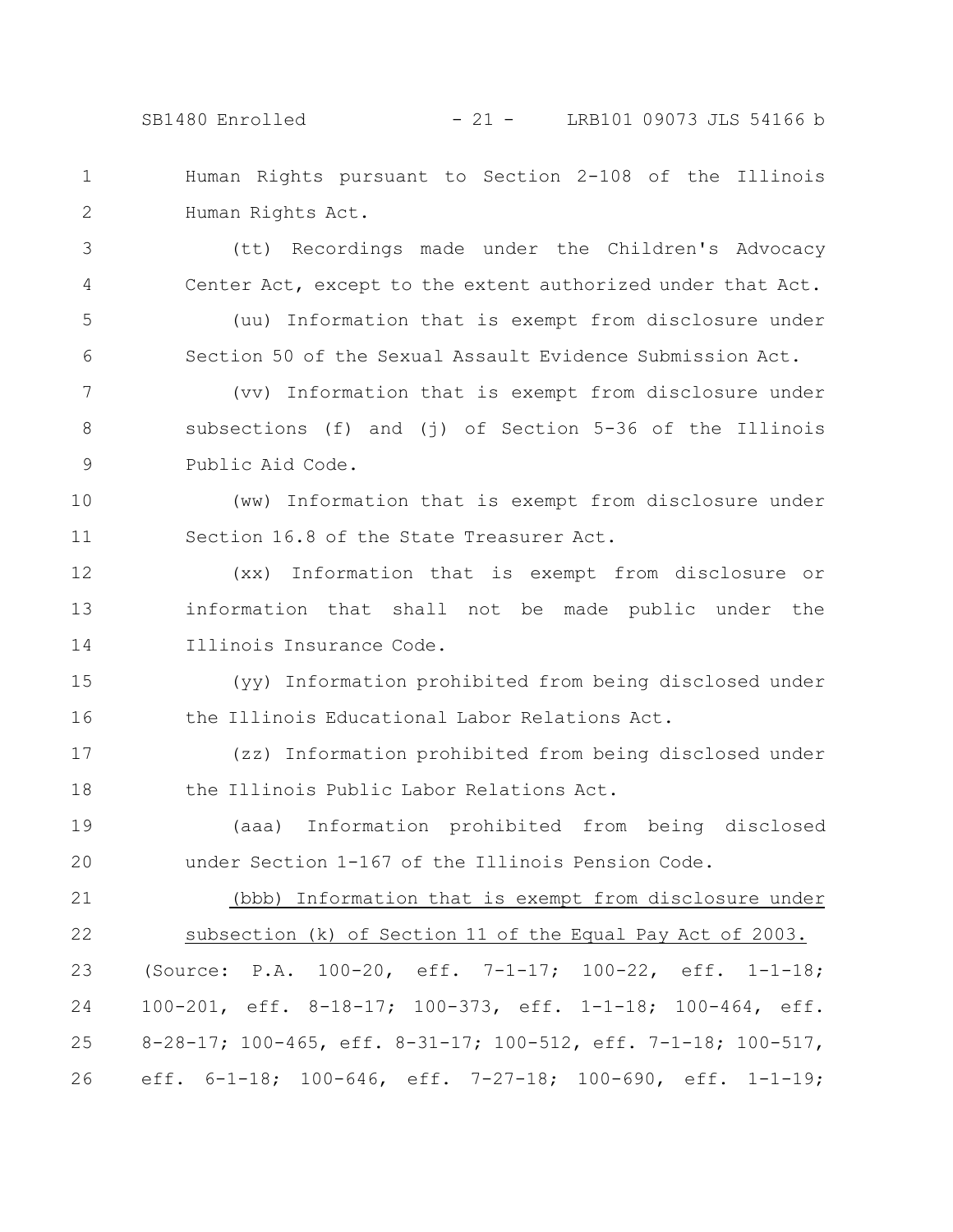100-863, eff. 8-14-18; 100-887, eff. 8-14-18; 101-13, eff. 6-12-19; 101-27, eff. 6-25-19; 101-81, eff. 7-12-19; 101-221, eff. 1-1-20; 101-236, eff. 1-1-20; 101-375, eff. 8-16-19; 101-377, eff. 8-16-19; 101-452, eff. 1-1-20; 101-466, eff. 1-1-20; 101-600, eff. 12-6-19; 101-620, eff 12-20-19; 101-649, eff. 7-7-20.) Section 10-5. The State Finance Act is amended by adding Section 5.935 as follows: (30 ILCS 105/5.935 new) Sec. 5.935. The Equal Pay Registration Fund. Section 10-10. The Equal Pay Act of 2003 is amended by adding Section 11 as follows: (820 ILCS 112/11 new) Sec. 11. Equal pay registration certificate requirements; application. For the purposes of this Section 11 only, "business" means any private employer who has more than 100 employees in the State of Illinois, and does not include the State of Illinois or any political subdivision, municipal corporation, or other governmental unit or agency. (a) A business must obtain an equal pay registration certificate from the Department or certify in writing that it 1 2 3 4 5 6 7 8 9 10 11 12 13 14 15 16 17 18 19 20 21 22 SB1480 Enrolled - 22 - LRB101 09073 JLS 54166 b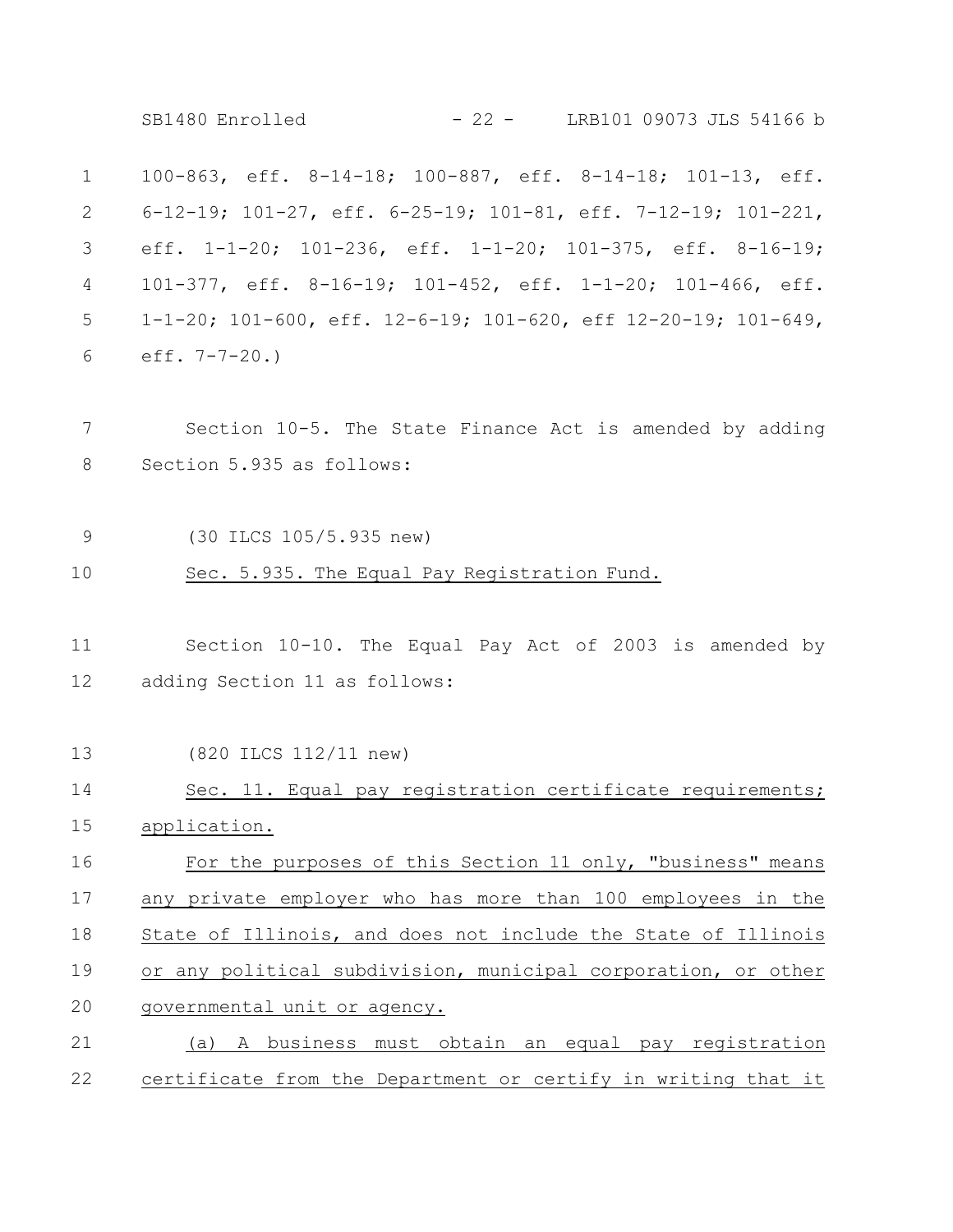SB1480 Enrolled - 23 - LRB101 09073 JLS 54166 b

is exempt. 1

| $\overline{2}$ | subject to the requirements of this<br>Any business<br>(b)             |
|----------------|------------------------------------------------------------------------|
| 3              | Section that is authorized to transact business in this State          |
| 4              | the effective date of this amendatory Act of the 101st<br>on           |
| 5              | General Assembly must obtain an equal<br>registration<br>pay           |
| 6              | certificate within 3 years after the effective date of this            |
| 7              | amendatory Act of the 101st General Assembly and must recertify        |
| 8              | thereafter. Any business subject to<br>the<br>2 years<br>every         |
| $\mathcal{G}$  | requirements of this Section that is authorized to transact            |
| 10             | business in this State after the effective date of this                |
| 11             | amendatory Act of the 101st General Assembly must obtain an            |
| 12             | equal pay registration certificate within 3 years of commencing        |
| 13             | operations<br>and<br>must<br>recertify every<br>business<br>2<br>years |
| 14             | thereafter.                                                            |
| 15             | Application.<br>(C)                                                    |
| 16             | (1)<br>business shall apply<br>for<br>Α<br>equal<br>an<br>pay          |
| 17             | registration certificate by paying a \$150 filing fee and              |
| 18             | submitting<br>compliance statement<br>equal<br>to<br>the<br>an<br>pay  |

Director. Any business that is required to file an annual Employer Information Report EEO-1 with the Equal Employment Opportunity Commission must also submit to the Director a copy of the business's most recently filed Employer Information Report EEO-1 for each county in which the business has a facility or employees. The business shall also compile, from records maintained and available, a list of all employees during the past calendar year, 19 20 21 22 23 24 25 26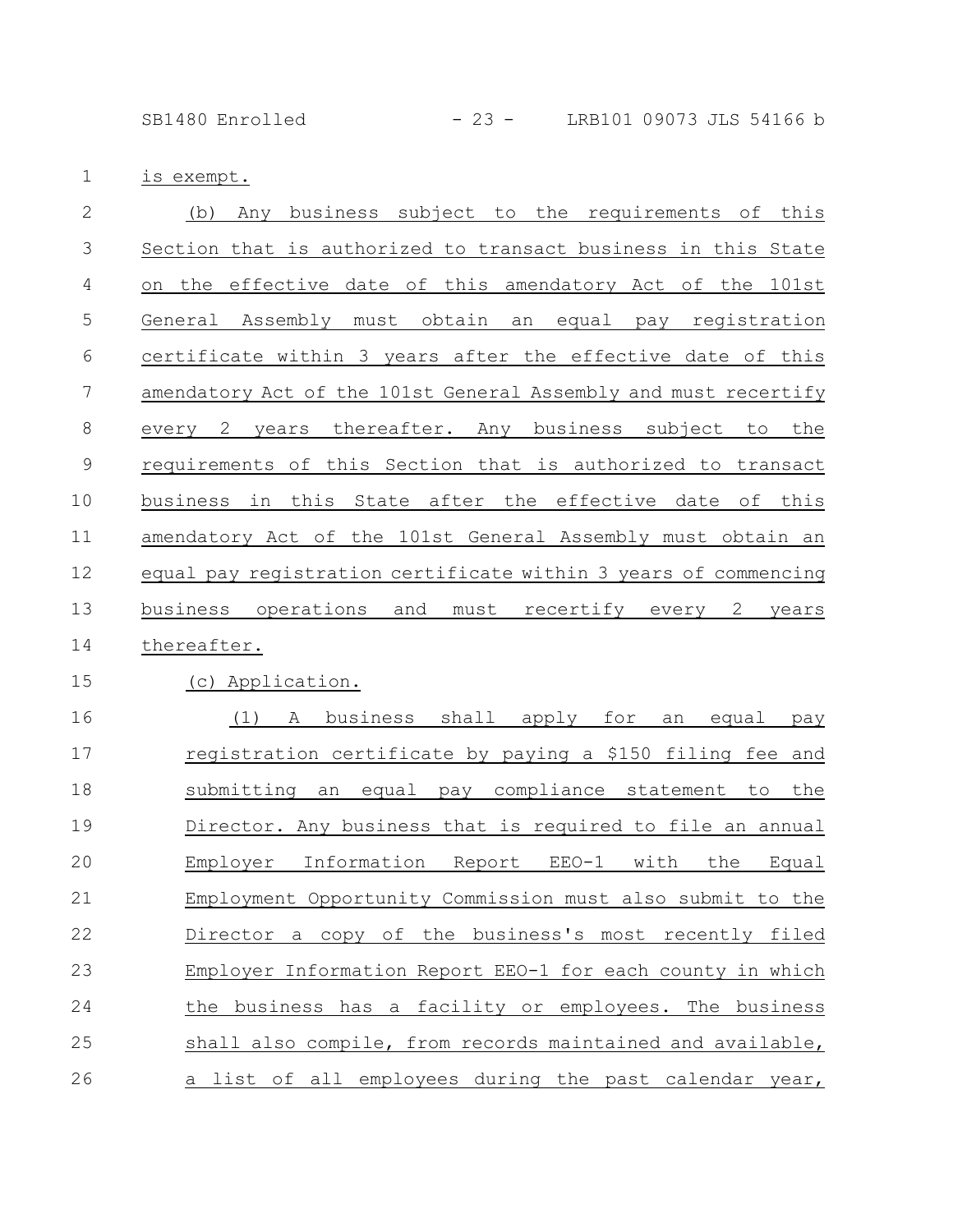SB1480 Enrolled - 24 - LRB101 09073 JLS 54166 b

| $\mathbf 1$   | separated by gender and the race and ethnicity categories   |
|---------------|-------------------------------------------------------------|
| $\mathbf{2}$  | as reported in the business's most recently filed Employer  |
| 3             | Information Report EEO-1, and report the total wages as     |
| 4             | defined by Section 2 of the Illinois Wage Payment and       |
| 5             | Collection Act paid to each employee during the past        |
| 6             | calendar year, rounded to the nearest hundred dollar, to    |
| 7             | the Director. The proceeds from the fees collected under    |
| 8             | this Section shall be deposited into the Equal Pay          |
| $\mathcal{G}$ | Registration Fund, a special fund created in the State      |
| 10            | treasury. Moneys in the Fund shall be appropriated to the   |
| 11            | Department for the purposes of this Section. The Director   |
| 12            | shall issue an equal pay registration certificate to a      |
| 13            | business that submits to the Director a statement signed by |
| 14            | a corporate officer, legal counsel, or authorized agent of  |
| 15            | the business:                                               |
| 16            | (A) that the business is in compliance with Title           |
| 17            | VII of the Civil Rights Act of 1964, the Equal Pay Act      |
| 18            | of 1963, the Illinois Human Rights Act, the Equal Wage      |

Act, and the Equal Pay Act of 2003; 19

(B) that the average compensation for its female and minority employees is not consistently below the average compensation, as determined by rule by the United States Department of Labor, for its male and non-minority employees within each of the major job categories in the Employer Information Report EEO-1 for which an employee is expected to perform work under 20 21 22 23 24 25 26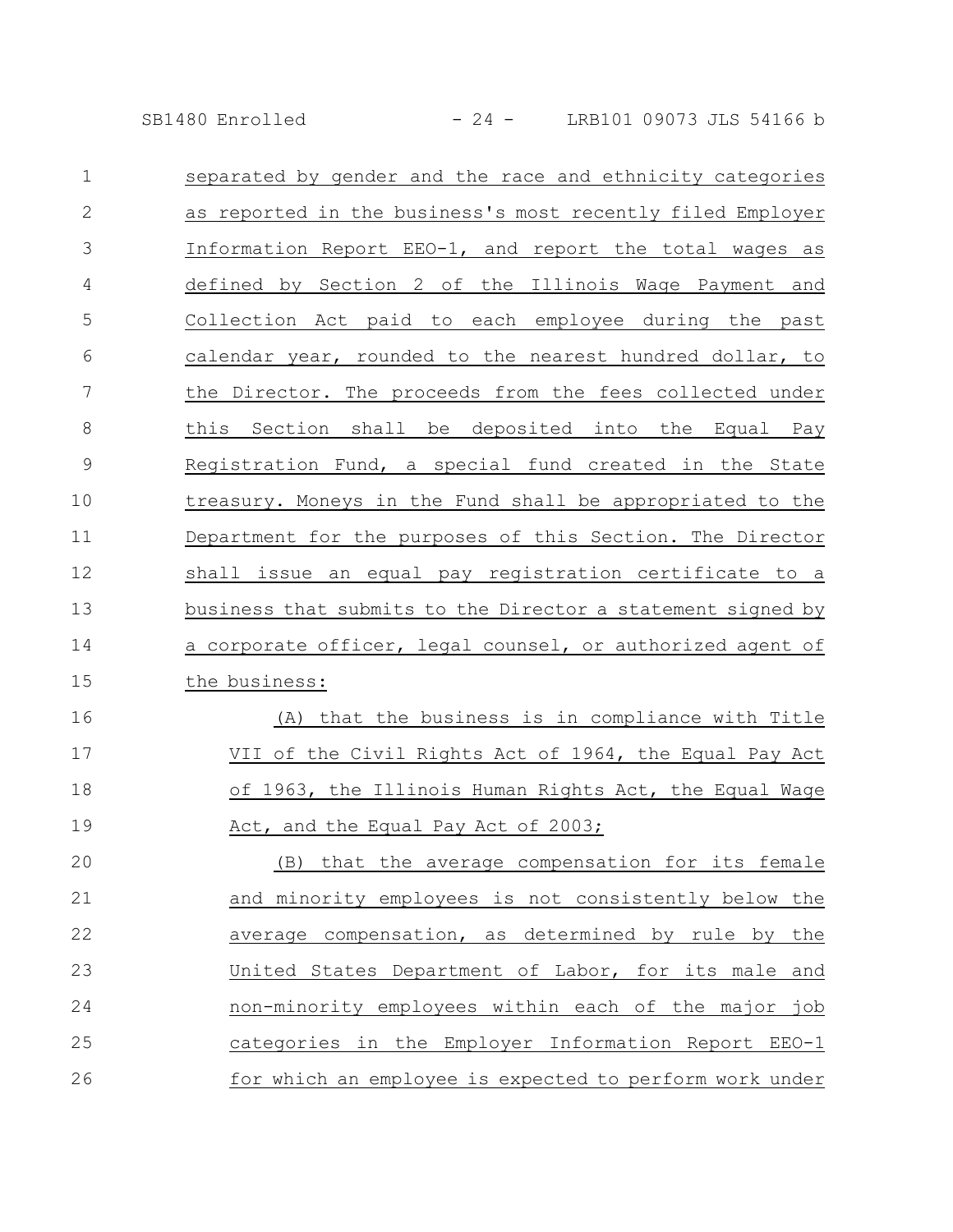SB1480 Enrolled - 25 - LRB101 09073 JLS 54166 b

| $\mathbf 1$   | the contract, taking into account factors such as          |
|---------------|------------------------------------------------------------|
| $\mathbf{2}$  | length of service, requirements of specific jobs,          |
| 3             | experience, skill, effort, responsibility, working         |
| 4             | conditions of the job, or other mitigating factors; as     |
| 5             | used in this subparagraph, "minority" has the meaning      |
| 6             | ascribed to that term in paragraph (1) of subsection       |
| 7             | (A) of Section 2 of the Business Enterprise for            |
| 8             | Minorities, Women, and Persons with Disabilities Act;      |
| $\mathcal{G}$ | (C) that the business does not restrict employees          |
| 10            | one sex to certain job classifications and makes<br>of     |
| 11            | retention and promotion decisions without regard to        |
| 12            | sex;                                                       |
| 13            | wage and benefit disparities are<br>that<br>(D)            |
| 14            | corrected when identified to ensure compliance with        |
| 15            | the Acts cited in subparagraph (A) and with                |
| 16            | subparagraph (B); and                                      |
| 17            | (E) how often wages and benefits are evaluated to          |
| 18            | ensure compliance with the Acts cited in subparagraph      |
| 19            | (A) and with subparagraph (B).                             |
| 20            | (2) The equal pay compliance statement shall<br>also       |
| 21            | indicate whether the business, in setting compensation and |
| 22            | benefits, utilizes:                                        |
| 23            | (A) a market pricing approach;                             |
| 24            | (B)<br>State prevailing wage<br>union<br>contract<br>or    |
| 25            | requirements;                                              |
| 26            | (C) a performance pay system;                              |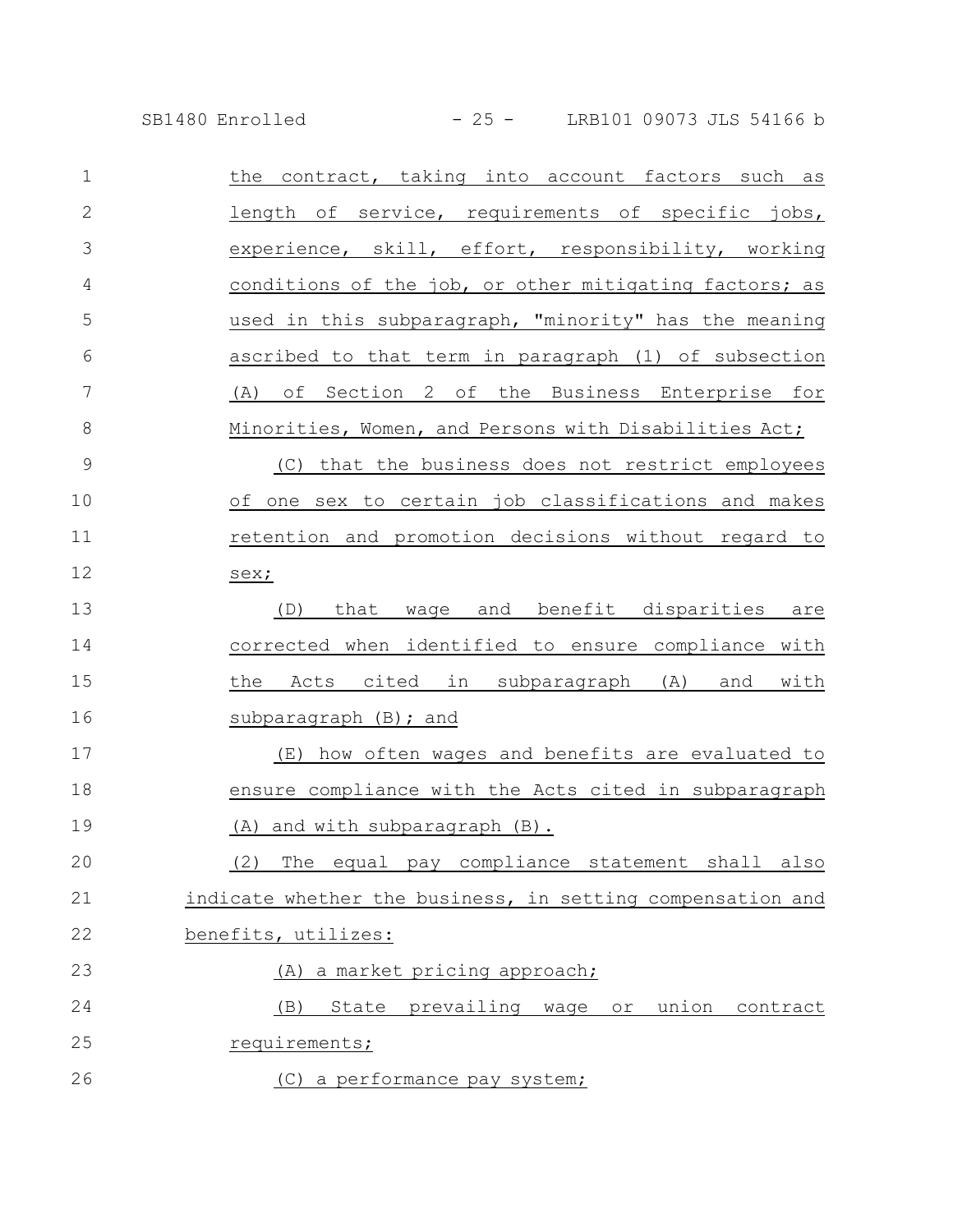| $\mathbf 1$    | an internal analysis; or<br>(D)                                 |
|----------------|-----------------------------------------------------------------|
| $\overline{2}$ | an alternative approach to determine what<br>(E)                |
| 3              | level of wages and benefits to pay its employees. If            |
| 4              | an alternative approach, the<br>the<br>business<br>uses         |
| 5              | business must provide a description of its approach.            |
| 6              | (3) Receipt of the equal pay compliance statement by            |
| 7              | the Director does not establish compliance with the Acts        |
| 8              | set forth in subparagraph (A).                                  |
| $\mathcal{G}$  | A business that has employees in multiple locations or          |
| 10             | facilities in Illinois shall submit a single application to the |
| 11             | Department regarding all of its operations in Illinois.         |
| 12             | (d) Issuance or rejection of registration certificate. The      |
| 13             | Director must issue an equal pay registration certificate, or a |
| 14             | statement of why the application was rejected, within 45        |
| 15             | calendar days of receipt of the application. An application may |
| 16             | be rejected only if it does not comply with the requirements of |
| 17             | subsection (c).<br>The receipt of<br>an application by the      |
| 18             | Department, or the issuance of a registration certificate by    |
| 19             | the Department, shall not establish compliance of the Equal Pay |
| 20             | Act of 2003 as to all Sections except Section 11. The issuance  |
| 21             | of a registration certificate shall not be a defense against    |
| 22             | any Equal Pay Act violation found by the Department, nor a      |
| 23             | basis for mitigation of damages.                                |
| 24             | (e) Revocation of registration certificate. An equal pay        |
| 25             | registration certificate for a business may be suspended or     |

26 revoked by the Director when the business fails to make a good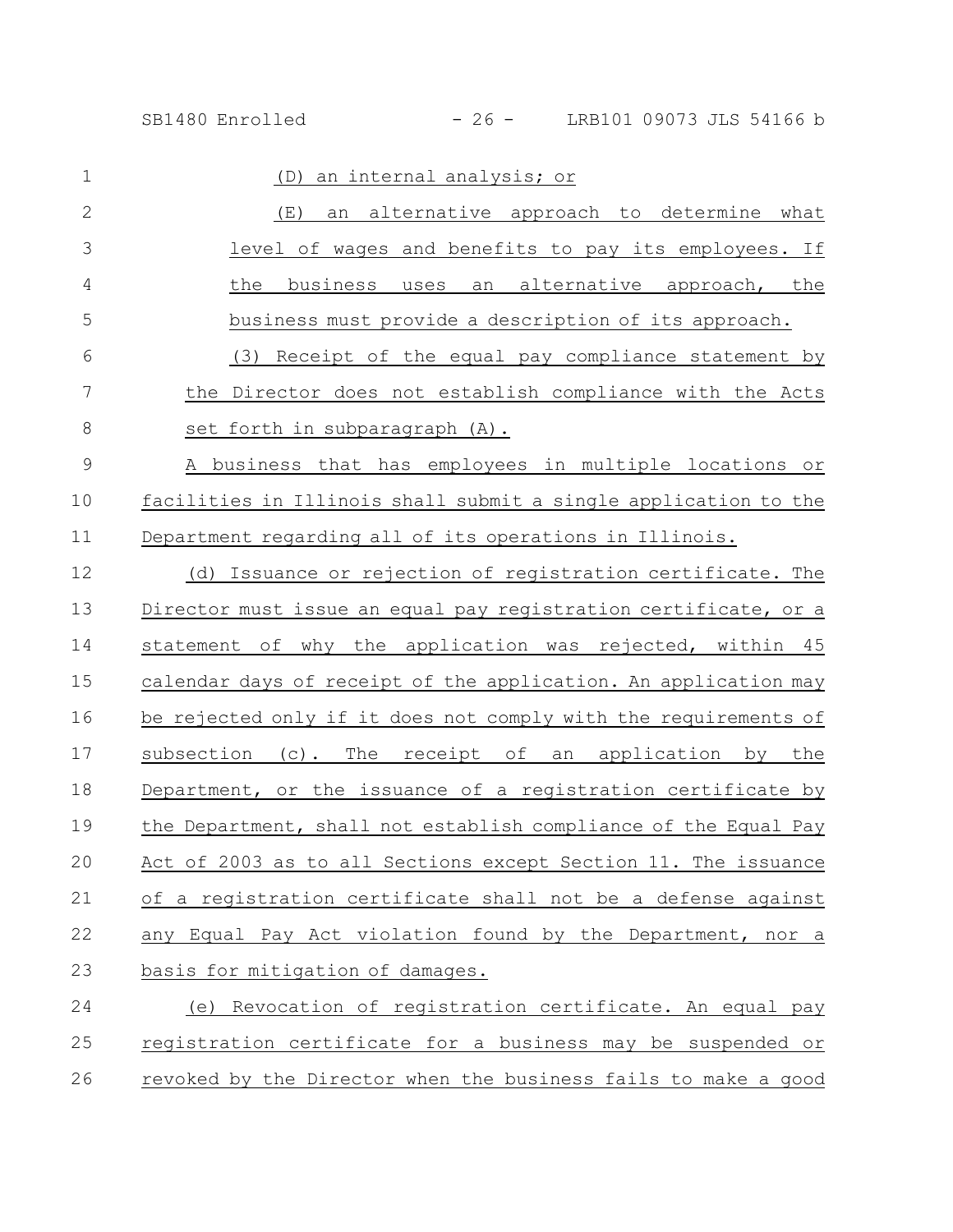SB1480 Enrolled - 27 - LRB101 09073 JLS 54166 b

faith effort to comply with the Acts identified in subparagraph (A) of paragraph (1) of subsection (c), fails to make a good faith effort to comply with this Section, or has multiple violations of this Section or the Acts identified in subparagraph (A) of paragraph (1) of subsection (c). Prior to suspending or revoking a registration certificate, the Director must first have sought to conciliate with the business regarding wages and benefits due to employees. 1 2 3 4 5 6 7 8

The Director, or his or her authorized representative, may interview workers, administer oaths, take or cause to be taken the depositions of witnesses, and require by subpoena the attendance and testimony of witnesses, and the production of all books, records, and other evidence relative to the matter under investigation or hearing. Such subpoena shall be signed and issued by the Director or his or her authorized representative. 9 10 11 12 13 14 15 16

Upon request by the Director or his or her deputies or agents, records shall be copied and submitted for evidence at no cost to the Department. Every employer upon request shall furnish to the Director or his or her authorized representative, on demand, a sworn statement of the accuracy of the records. Any employer who refuses to furnish a sworn statement of the records is in violation of this Act. 17 18 19 20 21 22 23

In case of failure of any person to comply with any subpoena lawfully issued under this Section or on the refusal of any witness to produce evidence or to testify to any matter 24 25 26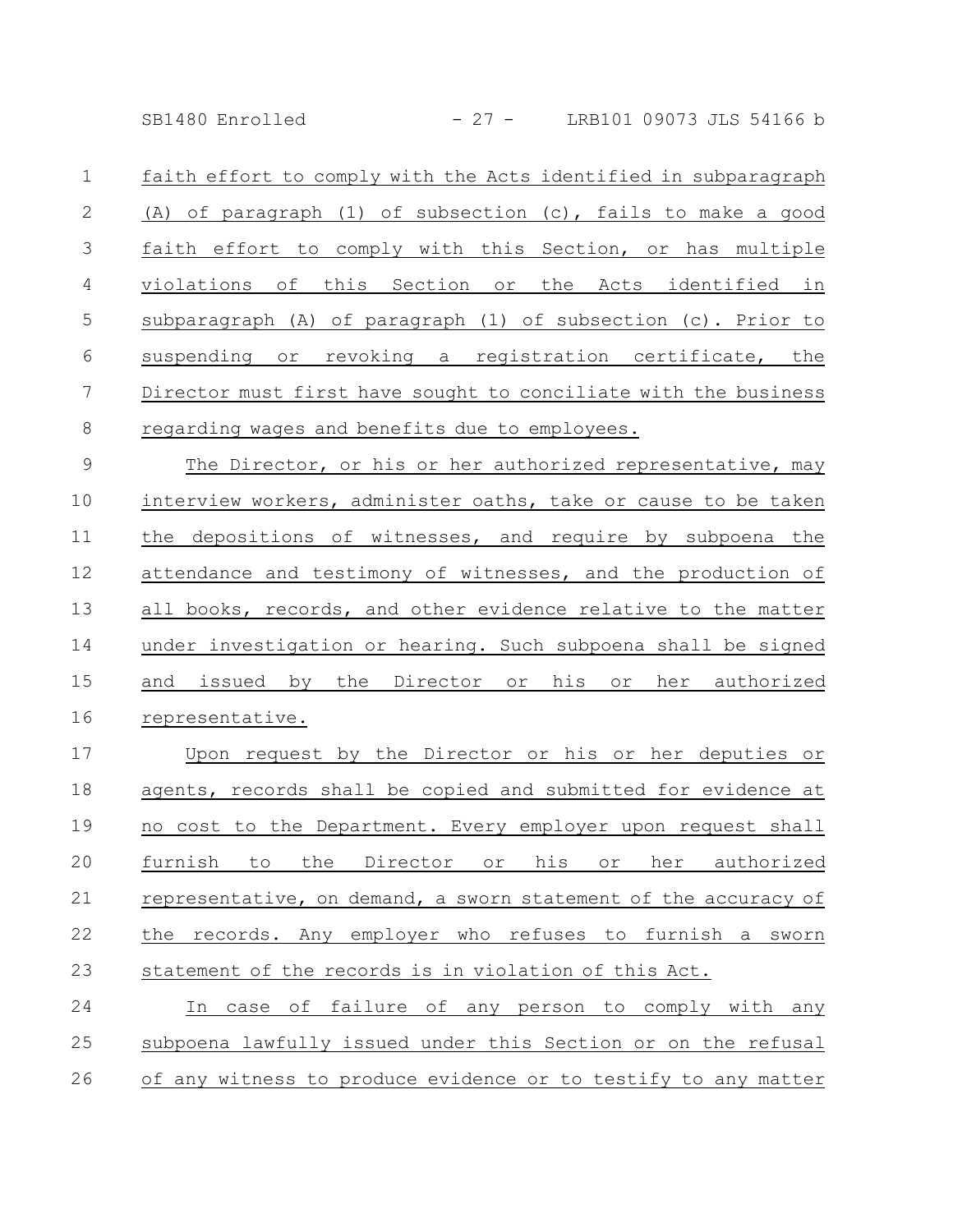SB1480 Enrolled - 28 - LRB101 09073 JLS 54166 b

| $\mathbf 1$  | regarding which he or she may be lawfully interrogated, it is   |
|--------------|-----------------------------------------------------------------|
| $\mathbf{2}$ | the duty of any circuit court, upon application of the Director |
| 3            | or his or her authorized representative, to compel obedience by |
| 4            | proceedings for contempt, as in the case of disobedience of the |
| 5            | requirements of a subpoena issued by such court or a refusal to |
| 6            | testify therein. The Director may certify to official acts.     |
| 7            | Neither the Department nor the Director shall be held           |
| 8            | liable for good faith errors in issuing, denying, suspending or |
| 9            | revoking certificates.                                          |
| 10           | (f) Administrative review.                                      |
| 11           | (1) A business may obtain an administrative hearing in          |
| 12           | accordance with the Illinois Administrative Procedure Act       |
| 13           | before the suspension or revocation of its certificate is       |
| 14           | effective by filing a written request for hearing within 20     |
| 15           | calendar days after service of notice by the Director.          |
| 16           | A business may obtain an administrative hearing in<br>(2)       |
| 17           | accordance with the Illinois Administrative Procedure Act       |
| 18           | before the contract award entity's abridgement or               |
| 19           | termination of a contract is effective by filing a written      |
| 20           | request for a hearing 20 calendar days after service of         |
| 21           | notice by the contract award entity.                            |
| 22           | Technical assistance. The Director must provide<br>(d)          |
| 23           | technical assistance to any business that requests assistance   |
| 24           | regarding this Section.                                         |
| 25           | (h) Audit. The Director may audit the business's compliance     |
| 26           | with this Section. As part of an audit, upon request, a         |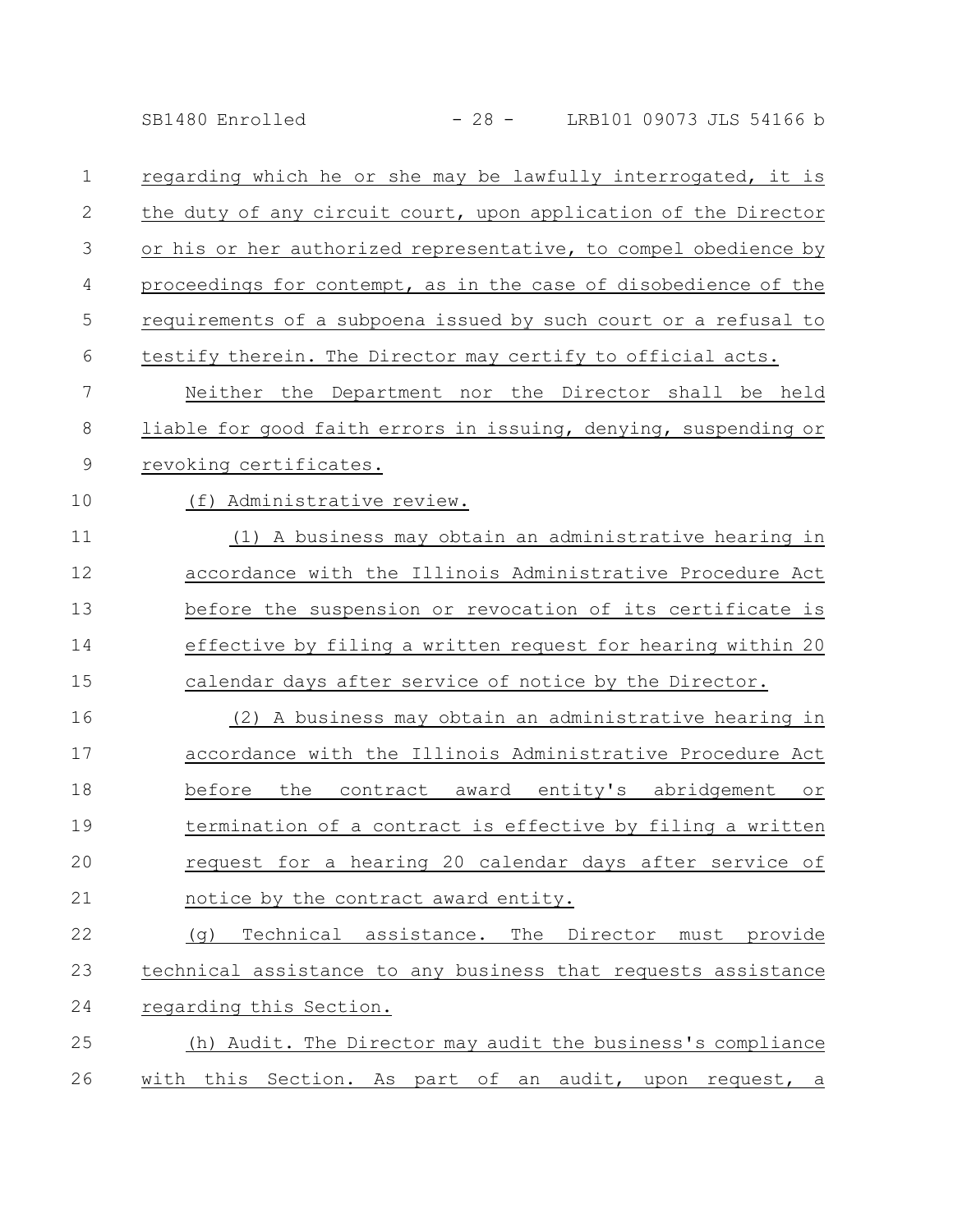|             | - 29 - LRB101 09073 JLS 54166 b<br>SB1480 Enrolled              |
|-------------|-----------------------------------------------------------------|
| 1           | business must provide the Director the following information    |
| 2           | with respect to employees expected to perform work under the    |
| 3           | contract in each of the major job categories in the Employer    |
| 4           | Information Report EEO-1:                                       |
| 5           | (1) number of male employees;                                   |
| 6           | (2) number of female employees;                                 |
| 7           | (3) average annualized salaries paid to male employees          |
| 8           | and to female employees, in the manner most consistent with     |
| $\mathsf 9$ | the employer's compensation system, within each major job       |
| 10          | category;                                                       |
| 11          | (4) information on performance payments, benefits, or           |
| 12          | other elements of compensation, in the manner<br>most           |
| 13          | consistent with the employer's compensation system, if          |
| 14          | requested by the Director as part of a determination as to      |
| 15          | whether these elements of compensation are different for        |
| 16          | male and female employees;                                      |
| 17          | average length of service for male and female<br>(5)            |
| 18          | employees in each major job category; and                       |
| 19          | (6) other information identified by the business or by          |
| 20          | the Director, as needed, to determine compliance with items     |
| 21          | specified in paragraph (1) of subsection (c).                   |
| 22          | (i) Access to data. Data submitted to the Director related      |
| 23          | to equal pay registration certificates or otherwise provided by |
| 24          | employer in its equal pay compliance statement under<br>an      |
| 25          | subsection (c) are private data on individuals or nonpublic     |
| 26          | data with respect to persons other than Department employees.   |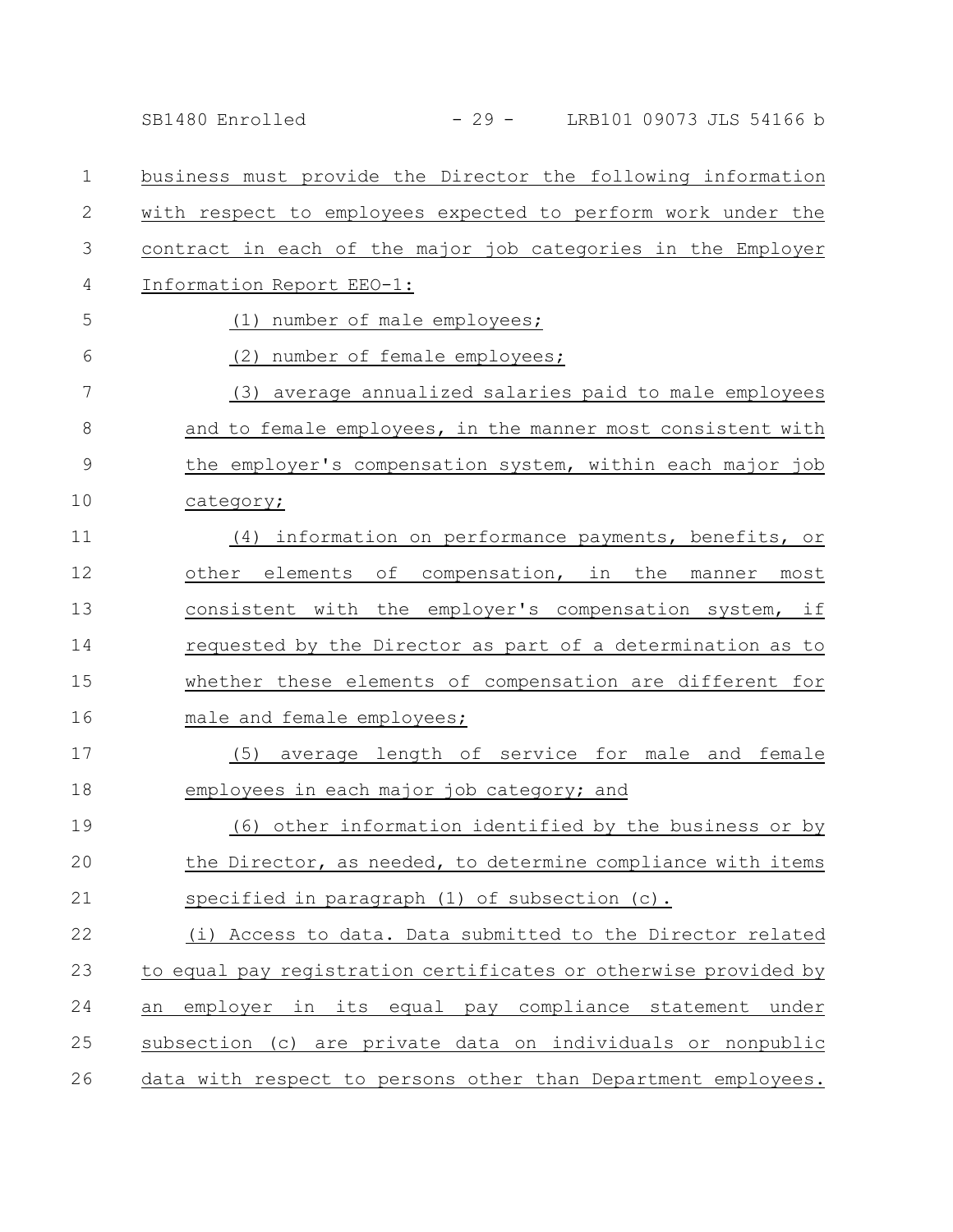SB1480 Enrolled - 30 - LRB101 09073 JLS 54166 b

The Director's decision to issue, not issue, revoke, or suspend an equal pay registration certificate is public data. 1 2

(j) Penalty. The Department shall impose on any business that does not obtain an equal pay registration certificate as required under this Section, or whose equal pay registration certificate is suspended or revoked after a Department investigation, a civil penalty in an amount equal to 1% of the business's gross profits. 3 4 5 6 7 8

Falsification or misrepresentation of information on an application submitted to the Department shall constitute a violation of this Act. 9 10 11

(k) Whistleblower protection. As used in this subsection, "retaliatory action" means the reprimand, discharge, suspension, demotion, denial of promotion or transfer, or change in the terms and conditions of employment of any employee of a business that is taken in retaliation for the employee's involvement in a protected activity. 12 13 14 15 16 17

(1) A business shall not take any retaliatory action against an employee of the business because the employee does any of the following: 18 19 20

(A) Discloses or threatens to disclose to a supervisor or to a public body an activity, inaction, policy, or practice implemented by a business that the employee reasonably believes is in violation of a law, rule, or regulation. 21 22 23 24 25 26

(B) Provides information to or testifies before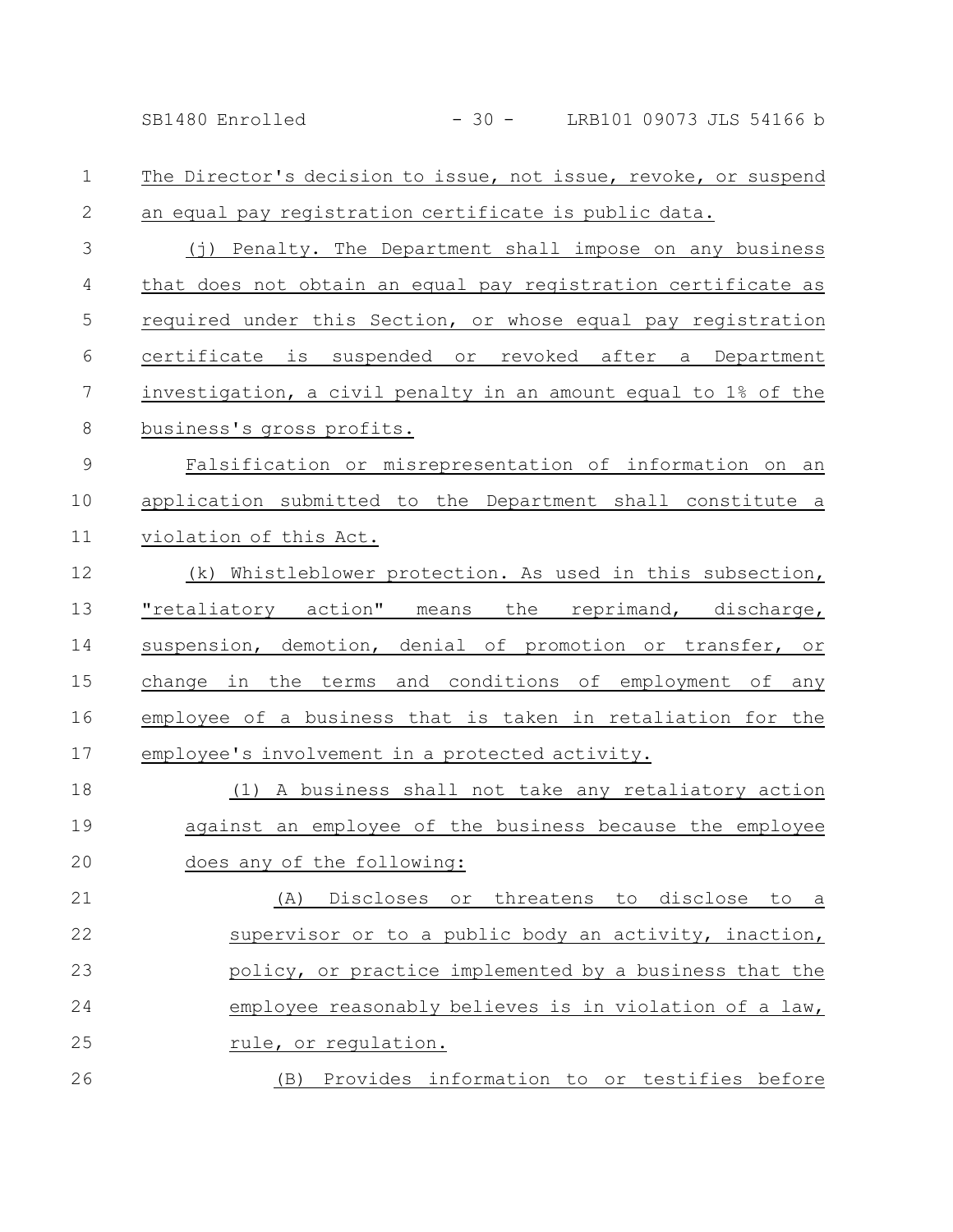any public body conducting an investigation, hearing, or inquiry into any violation of a law, rule, or regulation by a nursing home administrator. (C) Assists or participates in a proceeding to enforce the provisions of this Act. (2) A violation of this subsection (k) may be established only upon a finding that (i) the employee of the business engaged in conduct described in paragraph (1) of this subsection and (ii) this conduct was a contributing factor in the retaliatory action alleged by the employee. There is no violation of this Section, however, if the business demonstrates by clear and convincing evidence that it would have taken the same unfavorable personnel action in the absence of that conduct. (3) The employee of the business may be awarded all remedies necessary to make the employee whole and to prevent future violations of this Section. Remedies imposed by the court may include, but are not limited to, all of the following: (A) Reinstatement of the employee to either the same position held before the retaliatory action or to an equivalent position. (B) Two times the amount of back pay. (C) Interest on the back pay. (D) Reinstatement of full fringe benefits and seniority rights. 1 2 3 4 5 6 7 8 9 10 11 12 13 14 15 16 17 18 19 20 21 22 23 24 25 26